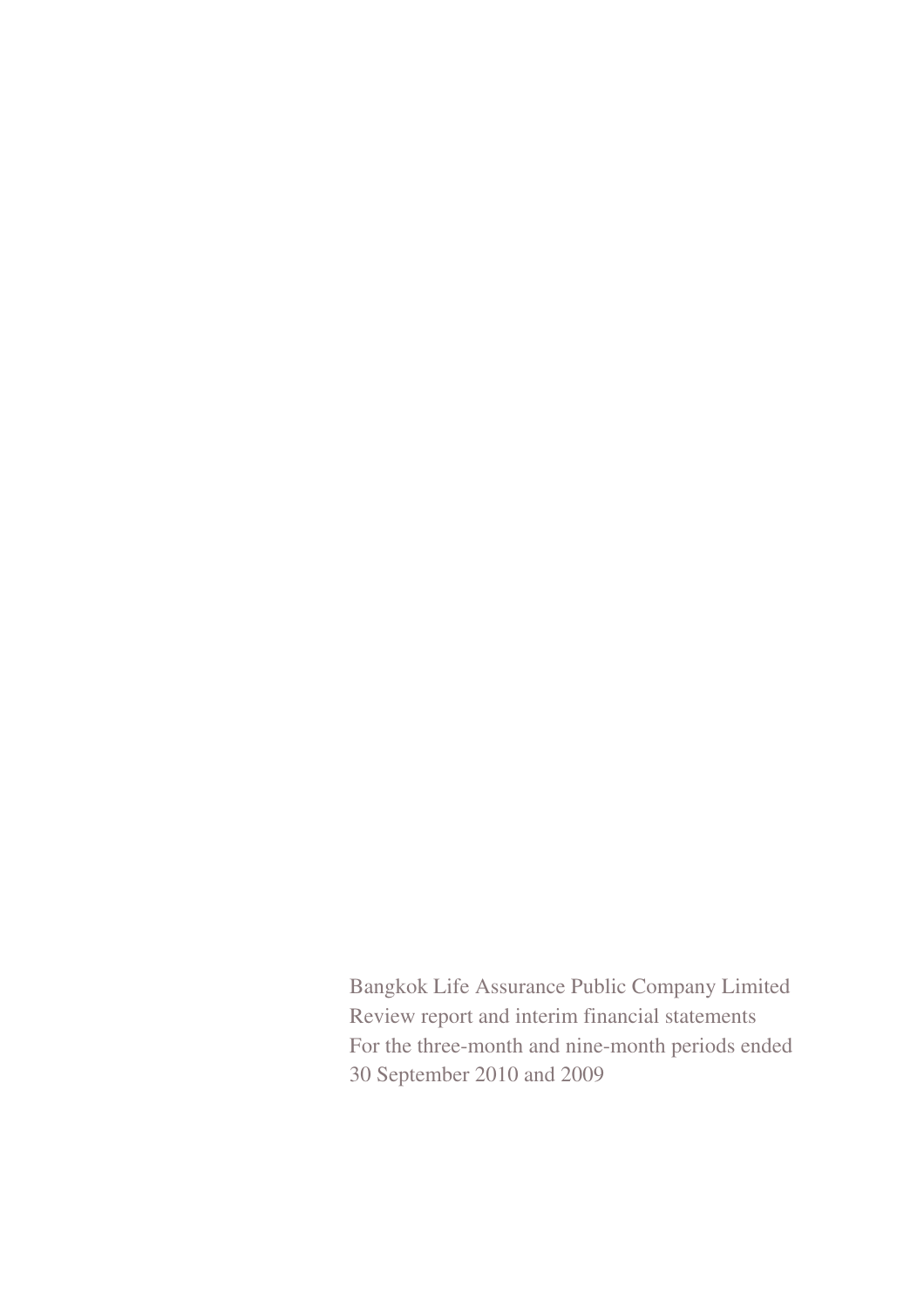#### **Review Report of Independent Auditor**

To the Shareholders of Bangkok Life Assurance Public Company Limited

I have reviewed the accompanying balance sheet of Bangkok Life Assurance Public Company Limited as at 30 September 2010 and the related statements of income for the three-month and nine-month periods ended 30 September 2010 and 2009, the related statements of changes in shareholders' equity, and cash flows for the nine-month periods ended 30 September 2010 and 2009. These financial statements are the responsibility of the Company's management as to their correctness and the completeness of the presentation. My responsibility is to issue a report on these financial statements based on my reviews.

I conducted my reviews in accordance with the auditing standard applicable to review engagements. This standard requires that I plan and perform the review to obtain moderate assurance as to whether the financial statements are free of material misstatement. A review is limited primarily to inquiries of company personnel and analytical procedures applied to financial data and thus provides less assurance than an audit. I have not performed an audit and, accordingly, I do not express an audit opinion.

Based on my reviews, nothing has come to my attention that causes me to believe that the accompanying financial statements are not presented fairly, in all material respects, in accordance with generally accepted accounting principles.

I have previously audited the financial statements of Bangkok Life Assurance Public Company Limited for the year ended 31 December 2009, in accordance with generally accepted auditing standards and expressed an unqualified opinion on those statements under my report dated 24 February 2010, The balance sheets as at 31 December 2009, as presented herein for comparative purposes, formed an integral part of the financial statements which I audited and reported on. I have not performed any other audit procedures subsequent to the date of that report.

Nonglak Pumnoi Certified Public Accountant (Thailand) No. 4172

Ernst & Young Office Limited Bangkok: 9 November 2010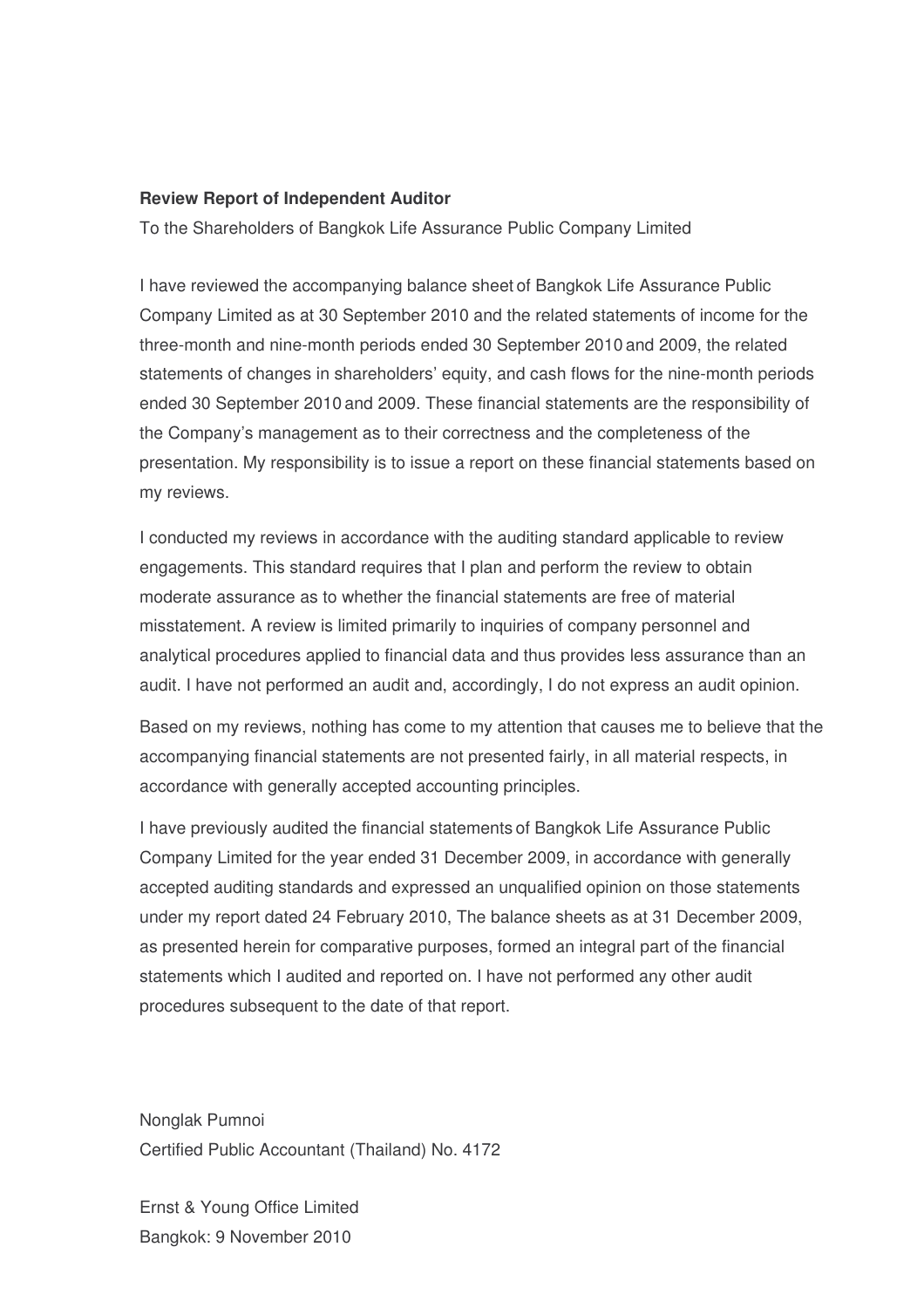#### **Bangkok Life Assurance Public Company Limited** - -  $\mathbf d$

#### **Balance sheets**

**As at 30 September 2010 and 31 December 2009**

|                                             |                |                   | (Unit: Baht)     |
|---------------------------------------------|----------------|-------------------|------------------|
|                                             | <b>Note</b>    | 30 September 2010 | 31 December 2009 |
|                                             |                | (Unaudited        | (Audited)        |
|                                             |                | but reviewed)     |                  |
| <b>Assets</b>                               |                |                   |                  |
| Investments in securities                   |                |                   |                  |
| <b>Bonds</b>                                | 13, 14         | 52,129,625,739    | 42,951,296,082   |
| <b>Notes</b>                                |                | 8,245,000,000     | 4,695,637,979    |
| <b>Stocks</b>                               |                | 6,203,501,281     | 4,445,579,430    |
| Debentures                                  |                | 7,487,458,051     | 7,763,767,603    |
| Unit trusts                                 |                | 2,176,931,162     | 2,269,930,337    |
| Other securities                            |                |                   | 14,719,539       |
| Total investments in securities             | 5, 7, 8        | 76,242,516,233    | 62,140,930,970   |
| Loans                                       |                |                   |                  |
| Policy loans                                |                | 1,408,379,728     | 1,216,888,712    |
| Mortgage loans                              |                | 641,412,892       | 677,767,038      |
| Other loans                                 |                | 13,277,855        | 12,030,737       |
| <b>Total loans</b>                          |                | 2,063,070,475     | 1,906,686,487    |
| Less: Allowance for doubtful accounts       |                | (2,605,722)       | (2,605,722)      |
| Loans - net                                 | 6, 7           | 2,060,464,753     | 1,904,080,765    |
| Cash and deposits at financial institutions | 7, 8           | 623,593,319       | 1,718,064,852    |
| Property, building and equipment - net      | 9              | 331,754,587       | 334,147,684      |
| Due from reinsurers                         | $\overline{7}$ | 64,832,740        | 45,348,126       |
| Premium due and uncollected                 | 10             | 1,508,828,516     | 1,135,273,000    |
| Accrued investment income - net             |                | 894,091,222       | 858,651,795      |
| Other assets                                |                |                   |                  |
| Intangible assets - net                     |                | 19,238,797        | 17,818,746       |
| <b>Others</b>                               | 7, 11          | 177,431,781       | 185, 151, 748    |
| <b>Total assets</b>                         |                | 81,922,751,948    | 68,339,467,686   |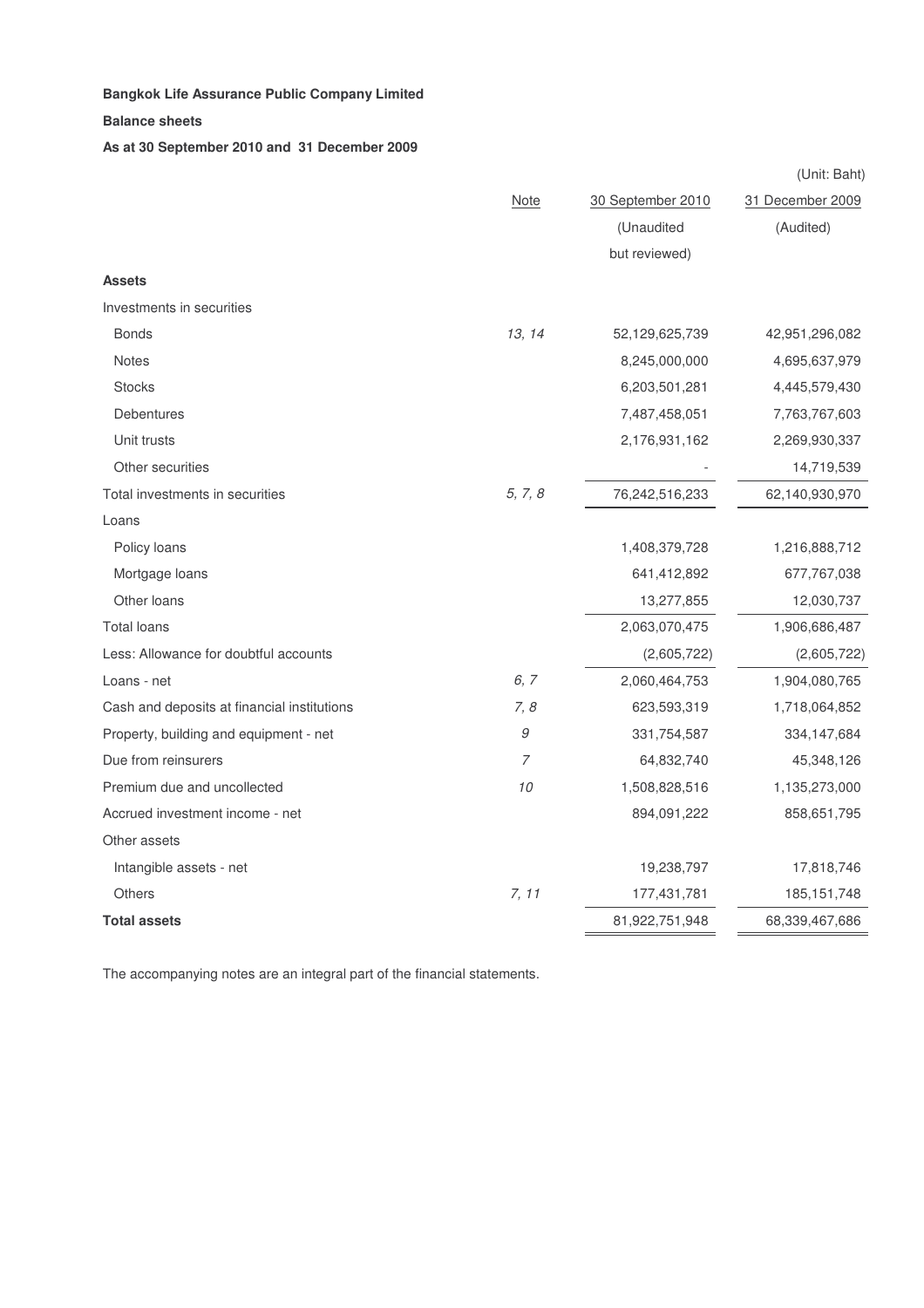#### **Balance sheets (continued)**

**As at 30 September 2010 and 31 December 2009**

|                                              |                  |                   | (Unit: Baht)     |
|----------------------------------------------|------------------|-------------------|------------------|
|                                              | <b>Note</b>      | 30 September 2010 | 31 December 2009 |
|                                              |                  | (Unaudited        | (Audited)        |
|                                              |                  | but reviewed)     |                  |
| Liabilities and shareholders' equity         |                  |                   |                  |
| <b>Liabilities</b>                           |                  |                   |                  |
| Life policy reserve                          |                  | 64,517,174,552    | 53,557,935,366   |
| Unpaid policy benefits                       | $\boldsymbol{7}$ | 5,311,205,937     | 4,680,399,644    |
| Due to reinsurers                            | 7                | 16,660,909        | 45,651,989       |
| Advance premium receipts                     |                  | 1,333,560,350     | 1,417,205,548    |
| Other liabilities                            |                  |                   |                  |
| Corporate income tax payable                 |                  | 94,320,800        | 223,692,406      |
| Others                                       | 7, 12            | 1,279,373,277     | 1,182,988,811    |
| <b>Total liabilities</b>                     |                  | 72,552,295,825    | 61,107,873,764   |
| <b>Shareholders' equity</b>                  |                  |                   |                  |
| Share capital                                | 15               |                   |                  |
| Registered share capital                     |                  |                   |                  |
| 1,220,000,000 ordinary shares of Baht 1 each |                  | 1,220,000,000     | 1,220,000,000    |
| Issued and paid-up share capital             |                  |                   |                  |
| 1,200,000,000 ordinary shares of Baht 1 each |                  | 1,200,000,000     | 1,200,000,000    |
| Premium on share capital                     |                  | 2,699,821,268     | 2,699,821,268    |
| Unrealised gains                             |                  |                   |                  |
| Surplus on changes in values of investments  | 5                | 2,093,753,672     | 1,033,412,251    |
| Retained earnings                            |                  |                   |                  |
| Appropriated                                 |                  |                   |                  |
| Statutory reserve                            |                  | 122,000,000       | 122,000,000      |
| General reserve                              |                  | 400,000,000       | 400,000,000      |
| Unappropriated                               |                  | 2,854,881,183     | 1,776,360,403    |
| <b>Total shareholders' equity</b>            |                  | 9,370,456,123     | 7,231,593,922    |
| Total liabilities and shareholders' equity   |                  | 81,922,751,948    | 68,339,467,686   |
|                                              |                  |                   |                  |
| Off-balance sheet items - commitments        |                  |                   |                  |
| Commitments                                  | 18               | 131,022,850       | 153,102,373      |

The accompanying notes are an integral part of the financial statements.

Directors

. . . . . . . . . . . . . . . . . . .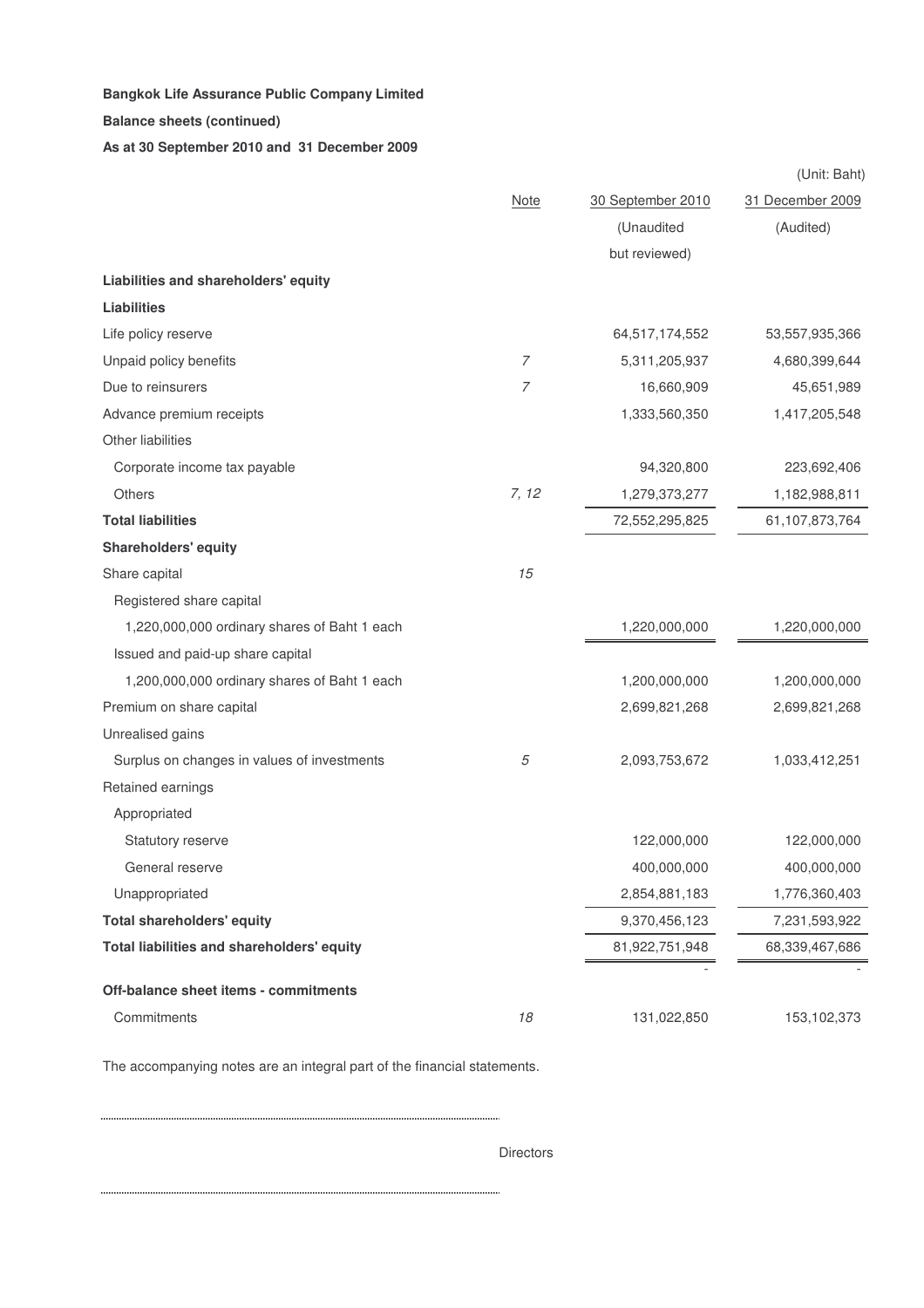#### **Income statements**

#### **For the three-month periods ended 30 September 2010 and 2009**

| <b>Note</b><br>2010<br>2009<br><b>Revenues</b><br>$\overline{7}$<br>Net premiums written<br>5,609,437,042<br>4,871,730,640<br>7<br>947,905,037<br>Net investments income<br>741,513,442<br>5<br>Gains on investments in securities<br>61,361,054<br>57,800,475<br>Other income<br>Gains on sales of assets<br>57,401<br>2,688,045<br>Others<br>5,454,983<br>3,446,806<br>6,624,215,517<br><b>Total revenues</b><br>5,677,179,408<br><b>Expenses</b><br>Underwriting expenses<br>Life policy reserve increase from the previous period<br>3,480,233,514<br>3,132,595,644<br>Benefit payments to life policies during the period<br>1,697,102,673<br>1,398,783,778<br>7<br>Dividends to policyholders<br>9,441,000<br>3,090,000<br>Commissions and brokerages<br>$\overline{7}$<br>528,929,532<br>553,358,115<br>Sales promotion expenses<br>50,427,725<br>79,492,302<br>Other underwriting expenses<br>7<br>3,310,796<br>2,956,290<br>Total underwriting expenses<br>5,769,445,240<br>5,170,276,129<br>Operating expenses<br>Personnel expenses<br>145,664,812<br>134,509,409<br>35,391,704<br>30,354,983<br>Premises and equipment expenses<br>7<br>Taxes and duties<br>24,490,434<br>19,219,241<br>Directors' remuneration<br>990,000<br>1,080,000<br>Operating expenses - branches<br>15,027,774<br>14,419,482<br>Contribution to the Office of Insurance Commission<br>9,843,868<br>9,081,274<br>Contribution to the life assurance fund<br>5,685,455<br>4,940,741<br>Other operating expenses<br>52,732,274<br>55,092,854<br>7<br>Total operating expenses<br>289,826,321<br>268,697,984<br>Losses on exchange<br>8,720,891<br>1,840,527<br>6,067,992,452<br>5,440,814,640<br><b>Total expenses</b><br>Income before income tax<br>556,223,065<br>236,364,768<br>Corporate income tax<br>102,433,843<br>22,140,865<br>Net income for the period<br>453,789,222<br>214,223,903<br>16<br>Earning per share<br>Basic earnings per share<br>Net income<br>0.378<br>0.214<br>Diluted earnings per share |            |       | (Unit: Baht) |
|--------------------------------------------------------------------------------------------------------------------------------------------------------------------------------------------------------------------------------------------------------------------------------------------------------------------------------------------------------------------------------------------------------------------------------------------------------------------------------------------------------------------------------------------------------------------------------------------------------------------------------------------------------------------------------------------------------------------------------------------------------------------------------------------------------------------------------------------------------------------------------------------------------------------------------------------------------------------------------------------------------------------------------------------------------------------------------------------------------------------------------------------------------------------------------------------------------------------------------------------------------------------------------------------------------------------------------------------------------------------------------------------------------------------------------------------------------------------------------------------------------------------------------------------------------------------------------------------------------------------------------------------------------------------------------------------------------------------------------------------------------------------------------------------------------------------------------------------------------------------------------------------------------------------------------------------------------------------------------------------------------|------------|-------|--------------|
|                                                                                                                                                                                                                                                                                                                                                                                                                                                                                                                                                                                                                                                                                                                                                                                                                                                                                                                                                                                                                                                                                                                                                                                                                                                                                                                                                                                                                                                                                                                                                                                                                                                                                                                                                                                                                                                                                                                                                                                                        |            |       |              |
|                                                                                                                                                                                                                                                                                                                                                                                                                                                                                                                                                                                                                                                                                                                                                                                                                                                                                                                                                                                                                                                                                                                                                                                                                                                                                                                                                                                                                                                                                                                                                                                                                                                                                                                                                                                                                                                                                                                                                                                                        |            |       |              |
|                                                                                                                                                                                                                                                                                                                                                                                                                                                                                                                                                                                                                                                                                                                                                                                                                                                                                                                                                                                                                                                                                                                                                                                                                                                                                                                                                                                                                                                                                                                                                                                                                                                                                                                                                                                                                                                                                                                                                                                                        |            |       |              |
|                                                                                                                                                                                                                                                                                                                                                                                                                                                                                                                                                                                                                                                                                                                                                                                                                                                                                                                                                                                                                                                                                                                                                                                                                                                                                                                                                                                                                                                                                                                                                                                                                                                                                                                                                                                                                                                                                                                                                                                                        |            |       |              |
|                                                                                                                                                                                                                                                                                                                                                                                                                                                                                                                                                                                                                                                                                                                                                                                                                                                                                                                                                                                                                                                                                                                                                                                                                                                                                                                                                                                                                                                                                                                                                                                                                                                                                                                                                                                                                                                                                                                                                                                                        |            |       |              |
|                                                                                                                                                                                                                                                                                                                                                                                                                                                                                                                                                                                                                                                                                                                                                                                                                                                                                                                                                                                                                                                                                                                                                                                                                                                                                                                                                                                                                                                                                                                                                                                                                                                                                                                                                                                                                                                                                                                                                                                                        |            |       |              |
|                                                                                                                                                                                                                                                                                                                                                                                                                                                                                                                                                                                                                                                                                                                                                                                                                                                                                                                                                                                                                                                                                                                                                                                                                                                                                                                                                                                                                                                                                                                                                                                                                                                                                                                                                                                                                                                                                                                                                                                                        |            |       |              |
|                                                                                                                                                                                                                                                                                                                                                                                                                                                                                                                                                                                                                                                                                                                                                                                                                                                                                                                                                                                                                                                                                                                                                                                                                                                                                                                                                                                                                                                                                                                                                                                                                                                                                                                                                                                                                                                                                                                                                                                                        |            |       |              |
|                                                                                                                                                                                                                                                                                                                                                                                                                                                                                                                                                                                                                                                                                                                                                                                                                                                                                                                                                                                                                                                                                                                                                                                                                                                                                                                                                                                                                                                                                                                                                                                                                                                                                                                                                                                                                                                                                                                                                                                                        |            |       |              |
|                                                                                                                                                                                                                                                                                                                                                                                                                                                                                                                                                                                                                                                                                                                                                                                                                                                                                                                                                                                                                                                                                                                                                                                                                                                                                                                                                                                                                                                                                                                                                                                                                                                                                                                                                                                                                                                                                                                                                                                                        |            |       |              |
|                                                                                                                                                                                                                                                                                                                                                                                                                                                                                                                                                                                                                                                                                                                                                                                                                                                                                                                                                                                                                                                                                                                                                                                                                                                                                                                                                                                                                                                                                                                                                                                                                                                                                                                                                                                                                                                                                                                                                                                                        |            |       |              |
|                                                                                                                                                                                                                                                                                                                                                                                                                                                                                                                                                                                                                                                                                                                                                                                                                                                                                                                                                                                                                                                                                                                                                                                                                                                                                                                                                                                                                                                                                                                                                                                                                                                                                                                                                                                                                                                                                                                                                                                                        |            |       |              |
|                                                                                                                                                                                                                                                                                                                                                                                                                                                                                                                                                                                                                                                                                                                                                                                                                                                                                                                                                                                                                                                                                                                                                                                                                                                                                                                                                                                                                                                                                                                                                                                                                                                                                                                                                                                                                                                                                                                                                                                                        |            |       |              |
|                                                                                                                                                                                                                                                                                                                                                                                                                                                                                                                                                                                                                                                                                                                                                                                                                                                                                                                                                                                                                                                                                                                                                                                                                                                                                                                                                                                                                                                                                                                                                                                                                                                                                                                                                                                                                                                                                                                                                                                                        |            |       |              |
|                                                                                                                                                                                                                                                                                                                                                                                                                                                                                                                                                                                                                                                                                                                                                                                                                                                                                                                                                                                                                                                                                                                                                                                                                                                                                                                                                                                                                                                                                                                                                                                                                                                                                                                                                                                                                                                                                                                                                                                                        |            |       |              |
|                                                                                                                                                                                                                                                                                                                                                                                                                                                                                                                                                                                                                                                                                                                                                                                                                                                                                                                                                                                                                                                                                                                                                                                                                                                                                                                                                                                                                                                                                                                                                                                                                                                                                                                                                                                                                                                                                                                                                                                                        |            |       |              |
|                                                                                                                                                                                                                                                                                                                                                                                                                                                                                                                                                                                                                                                                                                                                                                                                                                                                                                                                                                                                                                                                                                                                                                                                                                                                                                                                                                                                                                                                                                                                                                                                                                                                                                                                                                                                                                                                                                                                                                                                        |            |       |              |
|                                                                                                                                                                                                                                                                                                                                                                                                                                                                                                                                                                                                                                                                                                                                                                                                                                                                                                                                                                                                                                                                                                                                                                                                                                                                                                                                                                                                                                                                                                                                                                                                                                                                                                                                                                                                                                                                                                                                                                                                        |            |       |              |
|                                                                                                                                                                                                                                                                                                                                                                                                                                                                                                                                                                                                                                                                                                                                                                                                                                                                                                                                                                                                                                                                                                                                                                                                                                                                                                                                                                                                                                                                                                                                                                                                                                                                                                                                                                                                                                                                                                                                                                                                        |            |       |              |
|                                                                                                                                                                                                                                                                                                                                                                                                                                                                                                                                                                                                                                                                                                                                                                                                                                                                                                                                                                                                                                                                                                                                                                                                                                                                                                                                                                                                                                                                                                                                                                                                                                                                                                                                                                                                                                                                                                                                                                                                        |            |       |              |
|                                                                                                                                                                                                                                                                                                                                                                                                                                                                                                                                                                                                                                                                                                                                                                                                                                                                                                                                                                                                                                                                                                                                                                                                                                                                                                                                                                                                                                                                                                                                                                                                                                                                                                                                                                                                                                                                                                                                                                                                        |            |       |              |
|                                                                                                                                                                                                                                                                                                                                                                                                                                                                                                                                                                                                                                                                                                                                                                                                                                                                                                                                                                                                                                                                                                                                                                                                                                                                                                                                                                                                                                                                                                                                                                                                                                                                                                                                                                                                                                                                                                                                                                                                        |            |       |              |
|                                                                                                                                                                                                                                                                                                                                                                                                                                                                                                                                                                                                                                                                                                                                                                                                                                                                                                                                                                                                                                                                                                                                                                                                                                                                                                                                                                                                                                                                                                                                                                                                                                                                                                                                                                                                                                                                                                                                                                                                        |            |       |              |
|                                                                                                                                                                                                                                                                                                                                                                                                                                                                                                                                                                                                                                                                                                                                                                                                                                                                                                                                                                                                                                                                                                                                                                                                                                                                                                                                                                                                                                                                                                                                                                                                                                                                                                                                                                                                                                                                                                                                                                                                        |            |       |              |
|                                                                                                                                                                                                                                                                                                                                                                                                                                                                                                                                                                                                                                                                                                                                                                                                                                                                                                                                                                                                                                                                                                                                                                                                                                                                                                                                                                                                                                                                                                                                                                                                                                                                                                                                                                                                                                                                                                                                                                                                        |            |       |              |
|                                                                                                                                                                                                                                                                                                                                                                                                                                                                                                                                                                                                                                                                                                                                                                                                                                                                                                                                                                                                                                                                                                                                                                                                                                                                                                                                                                                                                                                                                                                                                                                                                                                                                                                                                                                                                                                                                                                                                                                                        |            |       |              |
|                                                                                                                                                                                                                                                                                                                                                                                                                                                                                                                                                                                                                                                                                                                                                                                                                                                                                                                                                                                                                                                                                                                                                                                                                                                                                                                                                                                                                                                                                                                                                                                                                                                                                                                                                                                                                                                                                                                                                                                                        |            |       |              |
|                                                                                                                                                                                                                                                                                                                                                                                                                                                                                                                                                                                                                                                                                                                                                                                                                                                                                                                                                                                                                                                                                                                                                                                                                                                                                                                                                                                                                                                                                                                                                                                                                                                                                                                                                                                                                                                                                                                                                                                                        |            |       |              |
|                                                                                                                                                                                                                                                                                                                                                                                                                                                                                                                                                                                                                                                                                                                                                                                                                                                                                                                                                                                                                                                                                                                                                                                                                                                                                                                                                                                                                                                                                                                                                                                                                                                                                                                                                                                                                                                                                                                                                                                                        |            |       |              |
|                                                                                                                                                                                                                                                                                                                                                                                                                                                                                                                                                                                                                                                                                                                                                                                                                                                                                                                                                                                                                                                                                                                                                                                                                                                                                                                                                                                                                                                                                                                                                                                                                                                                                                                                                                                                                                                                                                                                                                                                        |            |       |              |
|                                                                                                                                                                                                                                                                                                                                                                                                                                                                                                                                                                                                                                                                                                                                                                                                                                                                                                                                                                                                                                                                                                                                                                                                                                                                                                                                                                                                                                                                                                                                                                                                                                                                                                                                                                                                                                                                                                                                                                                                        |            |       |              |
|                                                                                                                                                                                                                                                                                                                                                                                                                                                                                                                                                                                                                                                                                                                                                                                                                                                                                                                                                                                                                                                                                                                                                                                                                                                                                                                                                                                                                                                                                                                                                                                                                                                                                                                                                                                                                                                                                                                                                                                                        |            |       |              |
|                                                                                                                                                                                                                                                                                                                                                                                                                                                                                                                                                                                                                                                                                                                                                                                                                                                                                                                                                                                                                                                                                                                                                                                                                                                                                                                                                                                                                                                                                                                                                                                                                                                                                                                                                                                                                                                                                                                                                                                                        |            |       |              |
|                                                                                                                                                                                                                                                                                                                                                                                                                                                                                                                                                                                                                                                                                                                                                                                                                                                                                                                                                                                                                                                                                                                                                                                                                                                                                                                                                                                                                                                                                                                                                                                                                                                                                                                                                                                                                                                                                                                                                                                                        |            |       |              |
|                                                                                                                                                                                                                                                                                                                                                                                                                                                                                                                                                                                                                                                                                                                                                                                                                                                                                                                                                                                                                                                                                                                                                                                                                                                                                                                                                                                                                                                                                                                                                                                                                                                                                                                                                                                                                                                                                                                                                                                                        |            |       |              |
|                                                                                                                                                                                                                                                                                                                                                                                                                                                                                                                                                                                                                                                                                                                                                                                                                                                                                                                                                                                                                                                                                                                                                                                                                                                                                                                                                                                                                                                                                                                                                                                                                                                                                                                                                                                                                                                                                                                                                                                                        |            |       |              |
|                                                                                                                                                                                                                                                                                                                                                                                                                                                                                                                                                                                                                                                                                                                                                                                                                                                                                                                                                                                                                                                                                                                                                                                                                                                                                                                                                                                                                                                                                                                                                                                                                                                                                                                                                                                                                                                                                                                                                                                                        |            |       |              |
|                                                                                                                                                                                                                                                                                                                                                                                                                                                                                                                                                                                                                                                                                                                                                                                                                                                                                                                                                                                                                                                                                                                                                                                                                                                                                                                                                                                                                                                                                                                                                                                                                                                                                                                                                                                                                                                                                                                                                                                                        | Net income | 0.376 | 0.214        |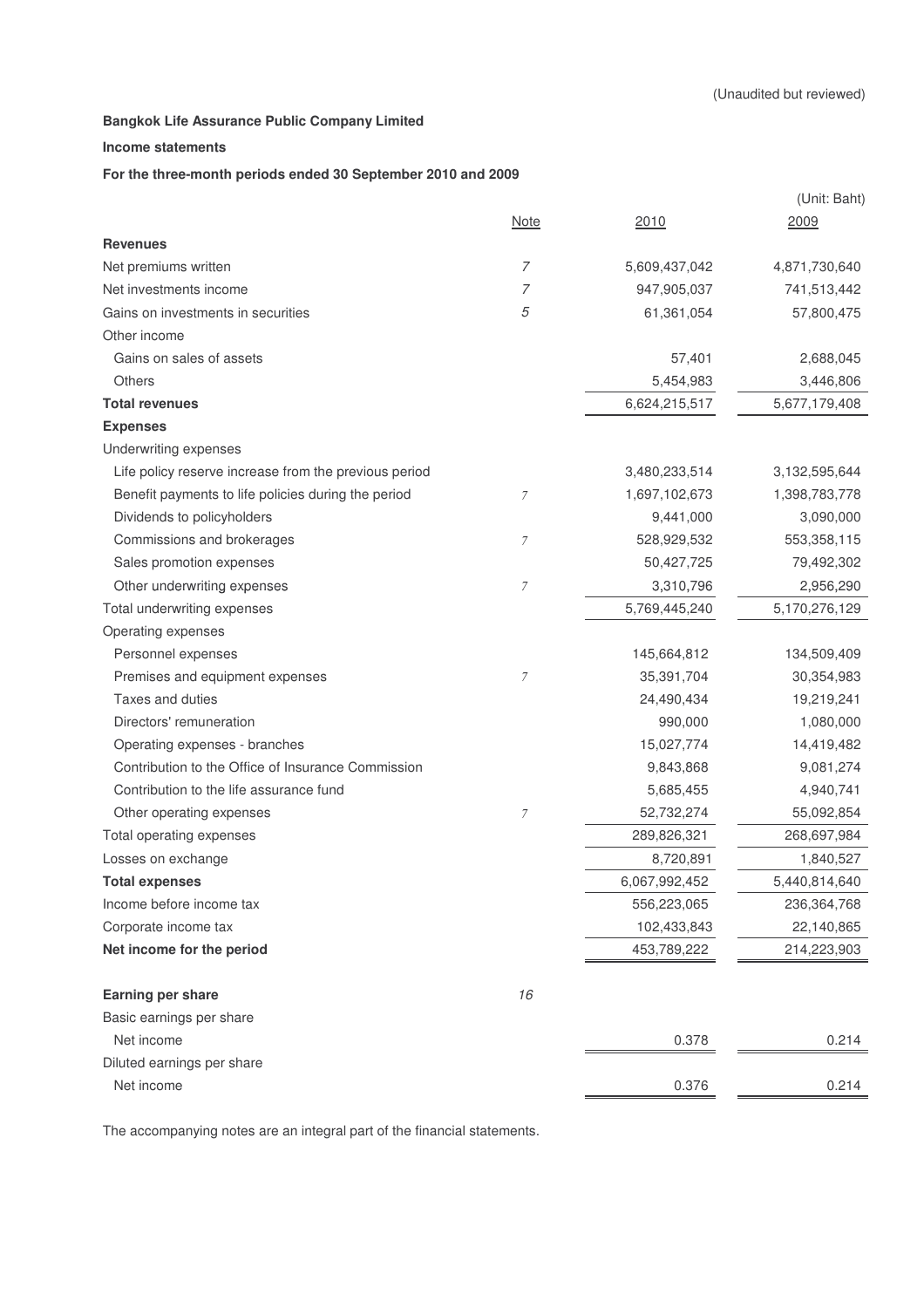#### **Income statements (continued)**

#### **For the nine-month periods ended 30 September 2010 and 2009**

|                                                       |                |                | (Unit: Baht)   |
|-------------------------------------------------------|----------------|----------------|----------------|
|                                                       | <b>Note</b>    | 2010           | 2009           |
| <b>Revenues</b>                                       |                |                |                |
| Net premiums written                                  | $\overline{7}$ | 17,931,028,583 | 14,294,757,872 |
| Net investments income                                | 7              | 2,567,979,162  | 2,065,098,940  |
| Gains on investments in securities                    | 5              | 285,480,012    | 224,080,354    |
| Other income                                          |                |                |                |
| Gains on sales of assets                              |                | 3,698,257      | 4,303,930      |
| <b>Others</b>                                         |                | 11,169,629     | 14,059,715     |
| <b>Total revenues</b>                                 |                | 20,799,355,643 | 16,602,300,811 |
| <b>Expenses</b>                                       |                |                |                |
| Underwriting expenses                                 |                |                |                |
| Life policy reserve increase from the previous period |                | 10,959,239,186 | 8,387,864,624  |
| Benefit payments to life policies during the period   | 7              | 4,729,078,196  | 3,961,975,014  |
| Dividends to policyholders                            |                | 25,677,000     | 3,810,000      |
| Commissions and brokerages                            | 7              | 2,046,478,686  | 1,826,668,058  |
| Sales promotion expenses                              |                | 255,815,005    | 267,173,607    |
| Other underwriting expenses                           | 7              | 11,473,444     | 8,538,534      |
| Total underwriting expenses                           |                | 18,027,761,517 | 14,456,029,837 |
| Operating expenses                                    |                |                |                |
| Personnel expenses                                    |                | 440,075,148    | 409,834,995    |
| Premises and equipment expenses                       | 7              | 101,906,642    | 89,219,342     |
| Taxes and duties                                      |                | 68,644,894     | 59,877,693     |
| Directors' remuneration                               |                | 7,940,000      | 9,350,000      |
| Operating expenses - branches                         |                | 47,381,450     | 44,325,607     |
| Contribution to the Office of Insurance Commission    |                | 33,898,286     | 28,618,266     |
| Contribution to the life assurance fund               |                | 18,201,885     | 22,786,764     |
| Other operating expenses                              | 7              | 165, 163, 917  | 156,672,947    |
| Total operating expenses                              |                | 883,212,222    | 820,685,614    |
| Losses on exchange                                    |                | 12,258,156     | 9,639,682      |
| <b>Total expenses</b>                                 |                | 18,923,231,895 | 15,286,355,133 |
| Income before income tax                              |                | 1,876,123,748  | 1,315,945,678  |
| Corporate income tax                                  |                | 378,936,764    | 312,331,015    |
| Net income for the period                             |                | 1,497,186,984  | 1,003,614,663  |
| Earning per share                                     | 16             |                |                |
| Basic earnings per share                              |                |                |                |
| Net income                                            |                | 1.248          | 0.990          |
| Diluted earnings per share                            |                |                |                |
| Net income                                            |                | 1.242          | 0.990          |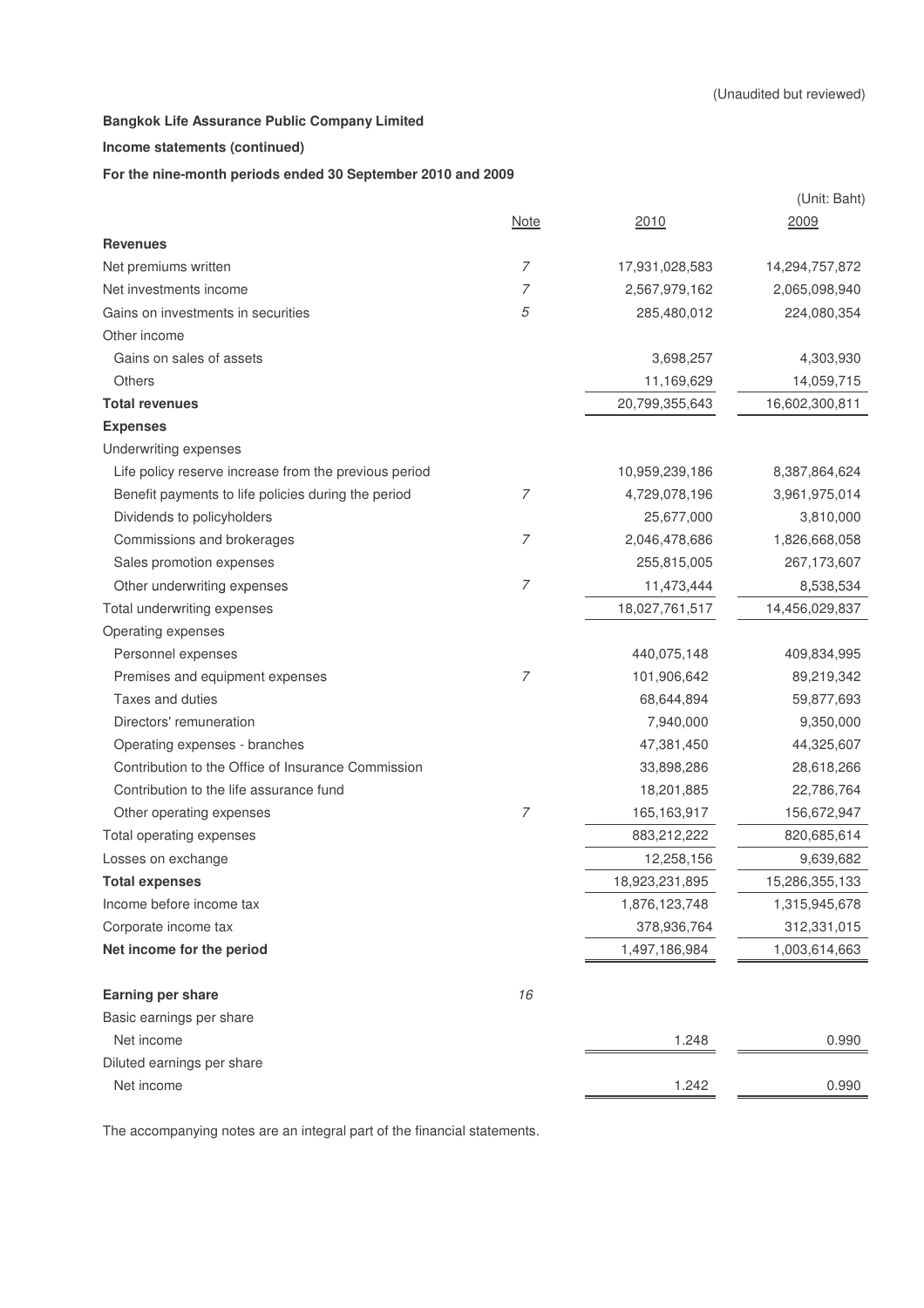#### **Cash flow statements**

#### **For the nine-month periods ended 30 September 2010 and 2009**

|                                                      |                   | (Unit: Baht)        |
|------------------------------------------------------|-------------------|---------------------|
|                                                      | 2010              | 2009                |
| Cash flows from (used in) operating activities       |                   |                     |
| Net premiums written                                 | 17,361,930,561    | 13,942,860,599      |
| Net investments income                               | 2,874,165,397     | 2,278,576,788       |
| Other income                                         | 11,169,629        | 14,059,715          |
| Benefit payments to life policies during the period  | -4,158,088,896    | (3,445,299,881)     |
| Dividends to policyholders                           | $-25,677,000$     | (3,810,000)         |
| Commissions and brokerages                           | $-2,130,708,769$  | (1,838,320,819)     |
| Other underwriting expenses                          | -278,556,673      | (234, 869, 644)     |
| Operating expenses                                   | $-636,204,263$    | (489, 224, 280)     |
| Corporate income tax                                 | -508,308,370      | (276, 328, 746)     |
| Net cash from operating activities                   | 12,509,721,616    | 9,947,643,732       |
| Cash flows from (used in) investing activities       |                   |                     |
| Cash flows from                                      |                   |                     |
| Investments in securities                            | 130,565,080,091   | 36,036,811,429      |
| Loans                                                | 306,653,476       | 285,047,158         |
| Deposits at financial institutions                   | 405,000,000       | 2,361,308,196       |
| Property, building and equipment                     | 4,079,630         | 4,695,190           |
| Net cash from investing activities                   | 131,280,813,197   | 38,687,861,973      |
| Cash flows used in                                   |                   |                     |
| Investments in securities                            | -145,653,761,964  | (42,307,711,636)    |
| Loans                                                | $-390, 158, 035$  | (297,010,657)       |
| Deposits at financial institutions                   |                   | (605,000,000)       |
| Property, building and equipment                     | -48,857,622       | (42,898,225)        |
| Net cash used in investing activities                | -146,092,777,621  | (43, 252, 620, 518) |
| Net cash from (used in) investing activities         | $-14,811,964,424$ | (4, 564, 758, 545)  |
| Cash flows used in financing activities              |                   |                     |
| Share capital issued                                 |                   | 2,624,821,268       |
| Dividends payment                                    | -418,666,204      | (135,000,000)       |
| Net cash from (used in) financing activities         | -418,666,204      | 2,489,821,268       |
| Net increase (decrease) in cash and cash equivalents | (2,720,909,012)   | 7,872,706,455       |
| Cash and cash equivalents at beginning of period     | 9,393,806,076     | 661,639,639         |
| Cash and cash equivalents at end of period (Note 8)  | 6,672,897,064     | 8,534,346,094       |
| Supplemental cash flows information                  |                   |                     |
| Non-cash item                                        |                   |                     |
| Surplus on changes in values of investments          | 2,093,753,672     | 871,242,876         |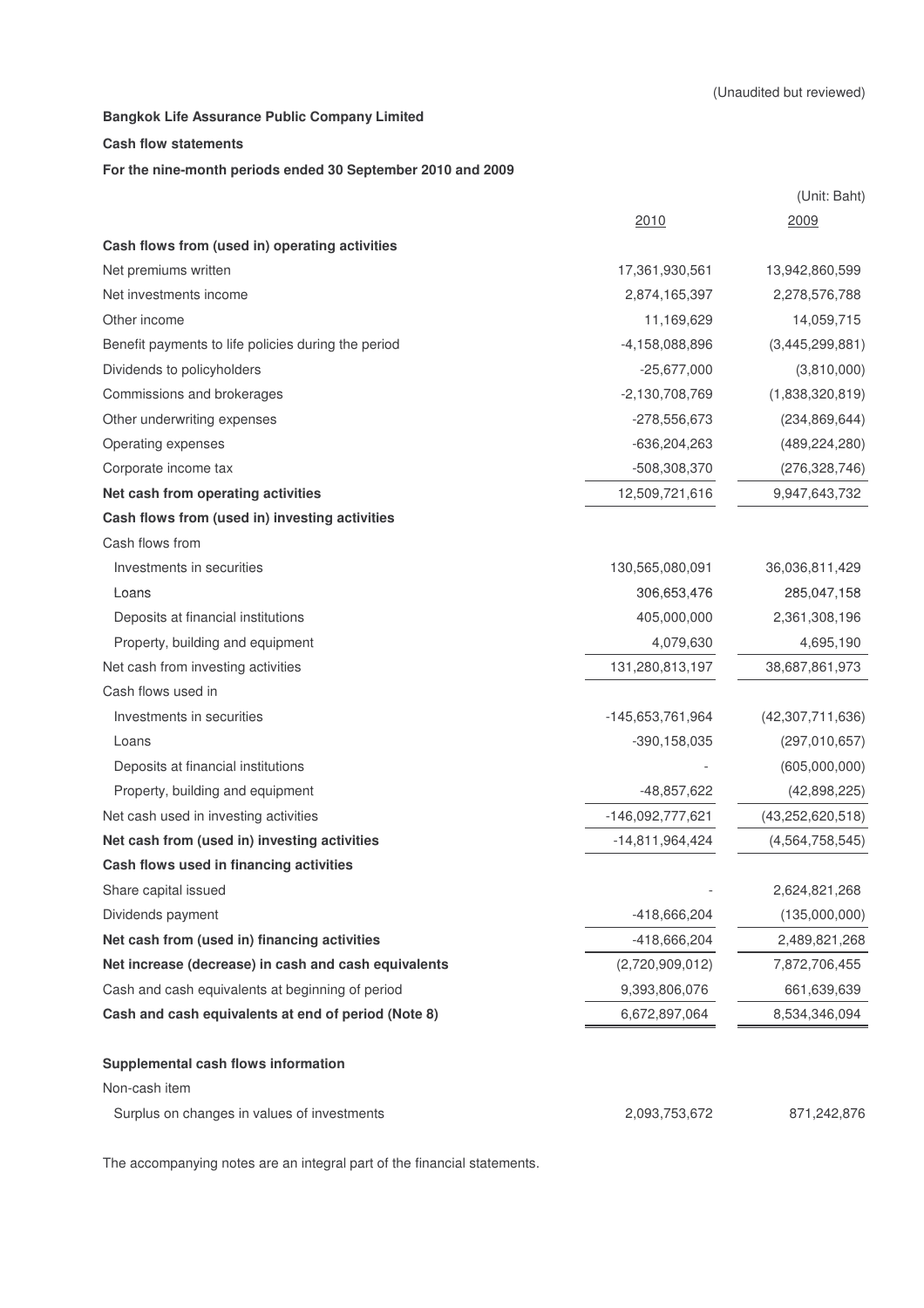**Statements of changes in shareholders' equity**

**For the nine-month periods ended 30 September 2010 and 2009**

|                                                   |      | Issued and    |               | Surplus on           |                   | Retained earnings |                 |                 |
|---------------------------------------------------|------|---------------|---------------|----------------------|-------------------|-------------------|-----------------|-----------------|
|                                                   |      | paid-up       | Premium on    | changes in values of | Appropriated      |                   |                 |                 |
|                                                   | Note | share capital | share capital | investments          | Statutory reserve | General reserve   | Unappropriated  | Total           |
| Balance as at 1 January 2009                      |      | 1,000,000,000 | 275,000,000   | 316,295,625          | 77,085,216        | 400,000,000       | 950,388,372     | 3,018,769,213   |
| Income recognised directly in equity              |      |               |               |                      |                   |                   |                 |                 |
| Investments in available-for-sale securities      |      |               |               |                      |                   |                   |                 |                 |
| Gains recognised in shareholders' equity          |      |               |               | 610,206,209          |                   |                   |                 | 610,206,209     |
| Transferred to profit or loss due to disposals    |      |               |               | (55, 258, 958)       |                   |                   |                 | (55, 258, 958)  |
| Net income recognised directly in equity          |      |               |               | 554,947,251          |                   |                   |                 | 554,947,251     |
| Net income for the period                         |      |               |               |                      |                   |                   | 1,003,614,663   | 1,003,614,663   |
| Total income for the period                       |      |               |               | 554,947,251          |                   |                   | 1,003,614,663   | 1,558,561,914   |
| Shares capital issued                             |      | 200,000,000   | 2,424,821,268 |                      |                   |                   |                 | 2,624,821,268   |
| Dividend paid                                     | 17   |               |               |                      |                   |                   | (135,000,000)   | (135,000,000)   |
| Unappropriated retained earnings transferred to   |      |               |               |                      |                   |                   |                 |                 |
| statutory reserve                                 |      |               |               |                      | 44,914,784        |                   | (44, 914, 784)  |                 |
| Balance as at 30 September 2009                   |      | 1,200,000,000 | 2,699,821,268 | 871,242,876          | 122,000,000       | 400,000,000       | 1,774,088,251   | 7,067,152,395   |
| Balance as at 1 January 2010                      |      | 1,200,000,000 | 2,699,821,268 | 1,033,412,251        | 122,000,000       | 400,000,000       | 1,776,360,403   | 7,231,593,922   |
| Income and expenses recognised directly in equity |      |               |               |                      |                   |                   |                 |                 |
| Investments in available-for-sale securities      |      |               |               |                      |                   |                   |                 |                 |
| Gains recognised in shareholders' equity          |      |               |               | 1,067,743,813        |                   |                   |                 | 1,067,743,813   |
| Transferred to profit or loss due to disposals    |      |               |               | (7,402,392)          |                   |                   |                 | (7,402,392)     |
| Net income recognised directly in equity          |      |               |               | 1,060,341,421        |                   |                   |                 | 1,060,341,421   |
| Net income for the period                         |      |               |               |                      |                   |                   | 1,497,186,984   | 1,497,186,984   |
| Total income for the period                       |      |               |               | 1,060,341,421        |                   |                   | 1,497,186,984   | 2,557,528,405   |
| Dividend paid                                     | 17   |               |               |                      |                   |                   | (418, 666, 204) | (418, 666, 204) |
| Balance as at 30 September 2010                   |      | 1,200,000,000 | 2,699,821,268 | 2,093,753,672        | 122,000,000       | 400,000,000       | 2,854,881,183   | 9,370,456,123   |
|                                                   |      |               |               |                      |                   |                   |                 |                 |

- - - - - -

The accompanying notes are an integral part of the financial statements.

(Unit: Baht)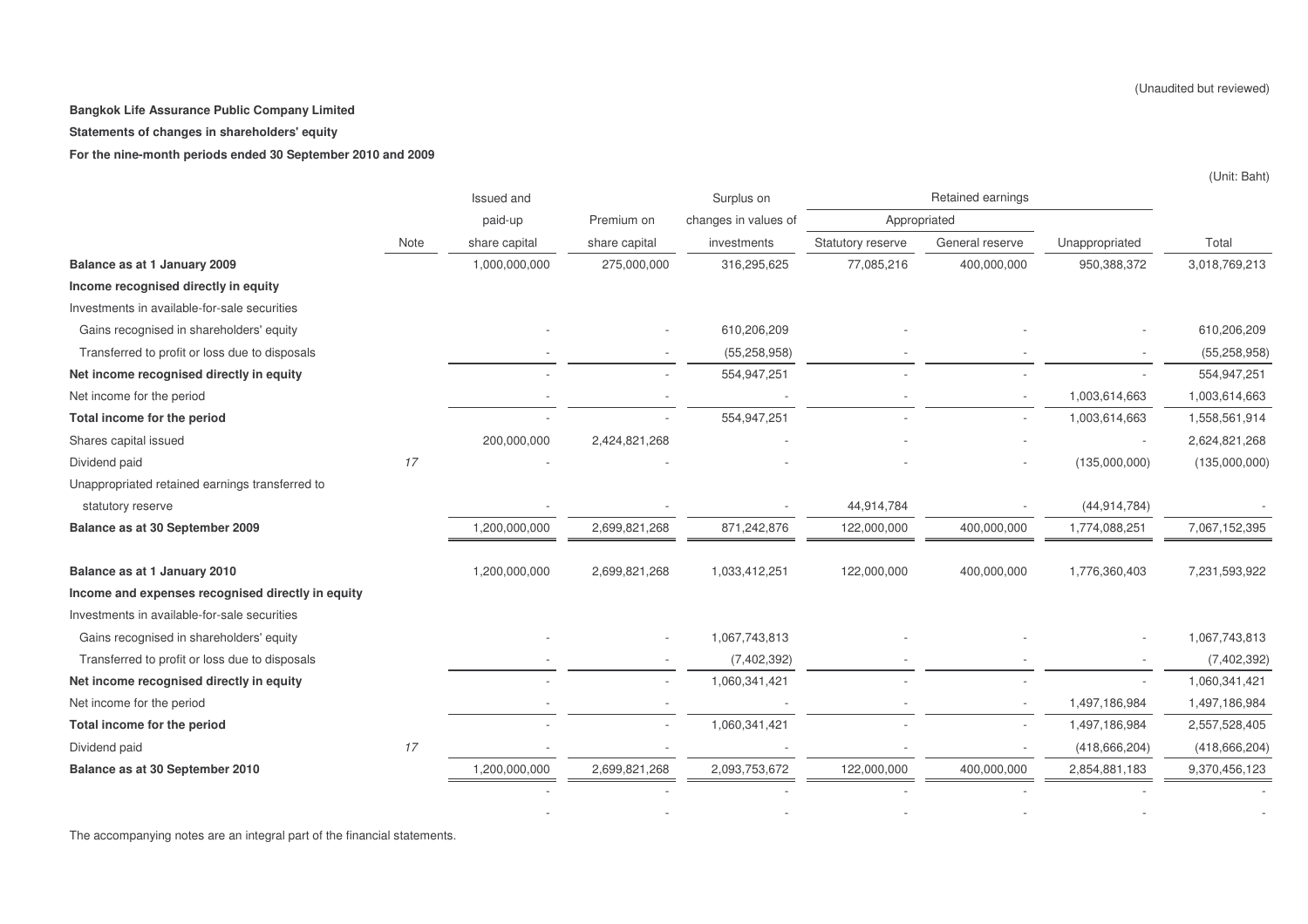# **Bangkok Life Assurance Public Company Limited Notes to interim financial statements**

# **For the three-month and nine-month periods ended 30 September 2010 and 2009**

# **1. General information**

Bangkok Life Assurance Public Company Limited ("the Company") is a public company incorporated and domiciled in Thailand. Its major shareholder is Nippon Life Insurance Company, which was incorporated in Japan. The Company is principally engaged in the provision of life insurance business. Its registered office is located at 23/115-121, Royal City Avenue, Rama 9 Road, Bangkapi, Huaykwang, Bangkok. As at 30 September 2010, the Company has 71 branches (31 December 2009: 71 branches).

# **2. Basis for the preparation of interim financial statements**

These interim financial statements are prepared in accordance with Thai Accounting Standard 34 (revised 2007) "Interim Financial Reporting", with the Company choosing to present condensed interim financial statements. However, the Company has presented the balance sheets, and the statements of income, changes in shareholders' equity, and cash flows in the same format as that used for the annual financial statements.

These interim financial statements are intended to provide information additional to that included in the latest annual financial statements. Accordingly, they focus on new activities, events and circumstances so as not to duplicate information previously reported. These interim financial statements should therefore be read in conjunction with the latest annual financial statements.

The interim financial statements in Thai language are the official statutory financial statements of the Company. The interim financial statements in English language have been translated from the Thai language financial statements.

# **3. Significant accounting policies**

The interim financial statements are prepared using the same accounting policies and methods of computation as were used for the financial statements for the year ended 31 December 2009.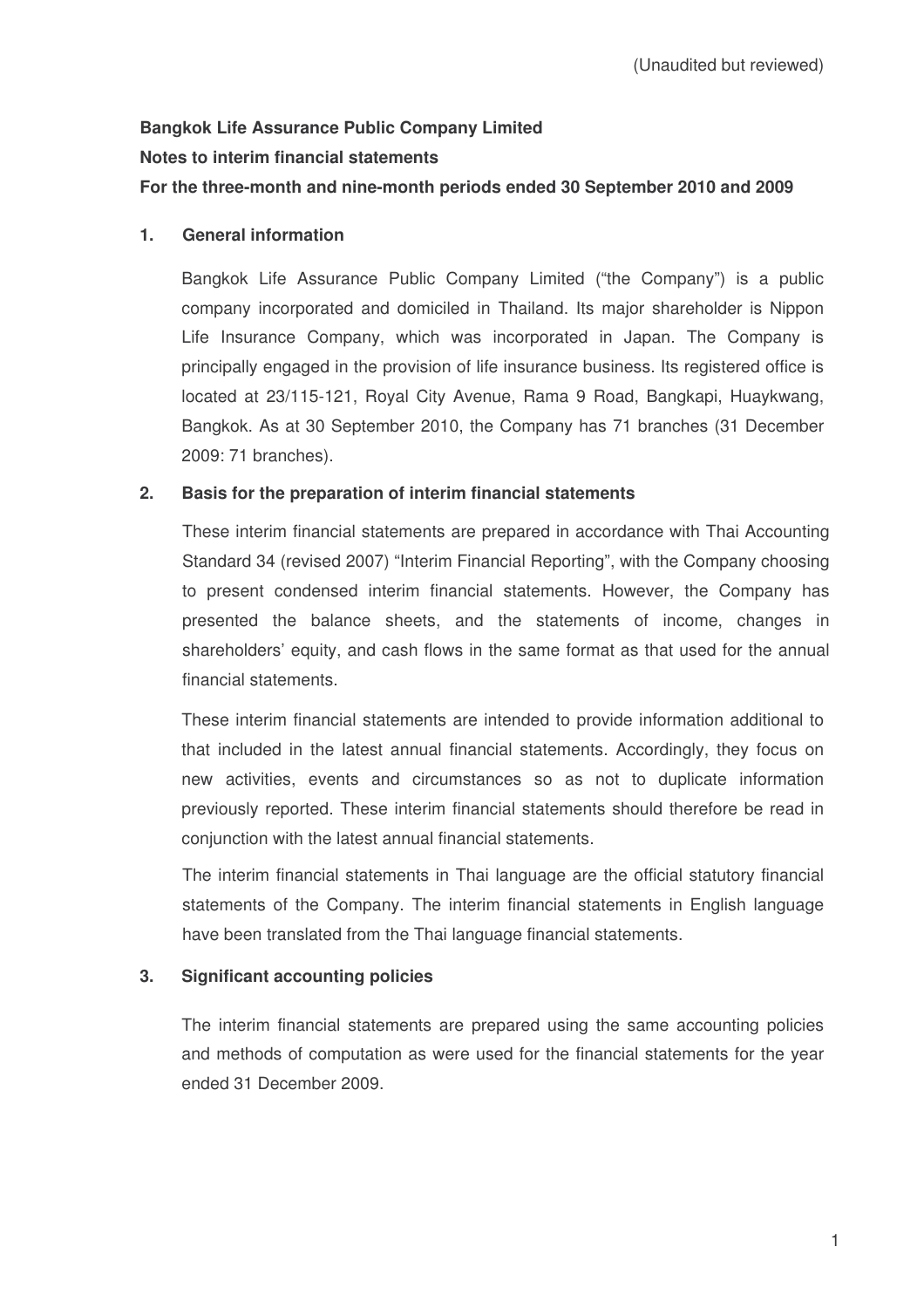# **4. Adoption of new accounting standards**

During the current period, the Federation of Accounting Professions issued a number of revised and new accounting standards as listed below.

a) Accounting standards that will become effective in fiscal years beginning on or after 1 January 2011 (except Framework for the Preparation and Presentation of Financial Statements, which is immediately effective):

|                              | Framework for the Preparation and Presentation of Financial Statements |  |  |  |  |
|------------------------------|------------------------------------------------------------------------|--|--|--|--|
| (revised 2009)               |                                                                        |  |  |  |  |
| TAS 1 (revised 2009)         | <b>Presentation of Financial Statements</b>                            |  |  |  |  |
| TAS 2 (revised 2009)         | Inventories                                                            |  |  |  |  |
| TAS 7 (revised 2009)         | <b>Statement of Cash Flows</b>                                         |  |  |  |  |
| TAS 8 (revised 2009)         | Accounting Policies, Changes in Accounting                             |  |  |  |  |
|                              | <b>Estimates and Errors</b>                                            |  |  |  |  |
| <b>TAS 10 (revised 2009)</b> | Events after the Reporting Period                                      |  |  |  |  |
| <b>TAS 11 (revised 2009)</b> | <b>Construction Contracts</b>                                          |  |  |  |  |
| TAS 17 (revised 2009)        | Leases                                                                 |  |  |  |  |
| TAS 23 (revised 2009)        | <b>Borrowing Costs</b>                                                 |  |  |  |  |
| <b>TAS 24 (revised 2009)</b> | <b>Related Party Disclosures</b>                                       |  |  |  |  |
| TAS 27 (revised 2009)        | <b>Consolidated and Separate Financial Statements</b>                  |  |  |  |  |
| TAS 28 (revised 2009)        | <b>Investments in Associates</b>                                       |  |  |  |  |
| <b>TAS 29</b>                | <b>Financial Reporting in Hyperinflationary Economies</b>              |  |  |  |  |
| TAS 31 (revised 2009)        | Interests in Joint Ventures                                            |  |  |  |  |
| TAS 33 (revised 2009)        | Earnings per Share                                                     |  |  |  |  |
| TAS 34 (revised 2009)        | Interim Financial Reporting                                            |  |  |  |  |
| TAS 36 (revised 2009)        | <b>Impairment of Assets</b>                                            |  |  |  |  |
| TAS 37 (revised 2009)        | Provisions, Contingent Liabilities<br>Contingent<br>and                |  |  |  |  |
|                              | <b>Assets</b>                                                          |  |  |  |  |
| TAS 38 (revised 2009)        | Intangible Assets                                                      |  |  |  |  |
| TAS 40 (revised 2009)        | <b>Investment Property</b>                                             |  |  |  |  |
| TFRS 3 (revised 2009)        | <b>Business Combinations</b>                                           |  |  |  |  |
| TFRS 5 (revised 2009)        | Non-current Assets Held for Sale and Discontinued                      |  |  |  |  |
|                              | Operations                                                             |  |  |  |  |
| TFRS <sub>6</sub>            | <b>Exploration for and Evaluation of Mineral Resources</b>             |  |  |  |  |
|                              |                                                                        |  |  |  |  |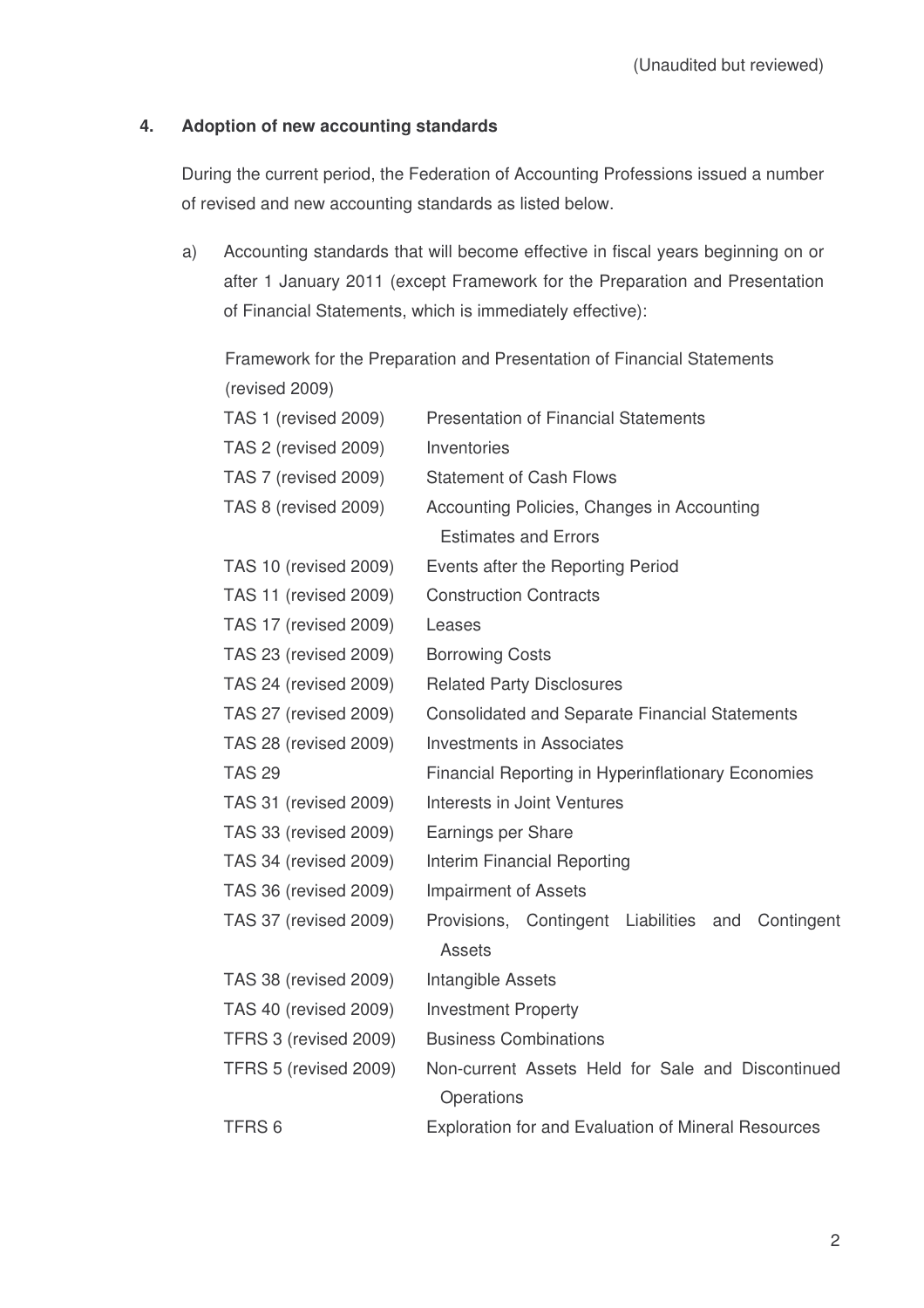b) Accounting standards that will become effective in fiscal years beginning on or after 1 January 2013:

TAS 12 Income Taxes TAS 20 (revised 2009) Accounting for Government Grants and Disclosure of Government Assistance

The management of the Company has assessed the effect of the accounting standards and financial reporting standards and believes that these standards will not have any significant impact on the financial statements for the year in which they are initially applied. This excludes TAS 12 for which management is still evaluating the first-year impact to the financial statements, and has yet to reach a conclusion.

#### **5 Investments in securities**

|                                            |                   |                |                  | (Unit: Baht)  |  |
|--------------------------------------------|-------------------|----------------|------------------|---------------|--|
|                                            | 30 September 2010 |                | 31 December 2009 |               |  |
|                                            | Cost /            |                | Cost /           |               |  |
|                                            | Amortised cost    | Fair value     | Amortised cost   | Fair value    |  |
| <b>Trading securities</b>                  |                   |                |                  |               |  |
| Equity securities                          |                   |                |                  |               |  |
| Ordinary shares                            | 209,902,358       | 222,788,750    | 4,010,700        | 5,200,000     |  |
| Warrants                                   |                   |                |                  | 14,719,539    |  |
| Surplus on changes in values               |                   |                |                  |               |  |
| of investments                             | 12,886,392        |                | 15,908,839       |               |  |
| <b>Total trading securities</b>            | 222,788,750       | 222,788,750    | 19,919,539       | 19,919,539    |  |
| <b>Available-for-sale securities</b>       |                   |                |                  |               |  |
| Equity securities                          |                   |                |                  |               |  |
| Ordinary shares                            | 4,148,072,852     | 5,951,124,701  | 3,461,386,897    | 4,410,791,600 |  |
| Unit trusts                                | 2,050,776,533     | 2,176,931,162  | 2,213,300,894    | 2,269,930,337 |  |
| Unrealised losses on exchange              | (14, 537, 888)    |                | (1,559,783)      |               |  |
| Surplus on changes in values               |                   |                |                  |               |  |
| of investments                             | 1,943,745,366     |                | 1,007,593,929    |               |  |
|                                            | 8,128,055,863     | 8,128,055,863  | 6,680,721,937    | 6,680,721,937 |  |
| Debt securities                            |                   |                |                  |               |  |
| Bonds - net                                | 2,722,679,823     | 2,868,423,339  | 1,240,374,194    | 1,261,253,943 |  |
| Debentures - net                           | 100,000,396       | 104,265,186    | 100,000,688      | 104,939,261   |  |
| Surplus on changes in values               |                   |                |                  |               |  |
| of investments                             | 150,008,306       |                | 25,818,322       |               |  |
|                                            | 2,972,688,525     | 2,972,688,525  | 1,366,193,204    | 1,366,193,204 |  |
| <b>Total available-for-sale securities</b> | 11,100,744,388    | 11,100,744,388 | 8,046,915,141    | 8,046,915,141 |  |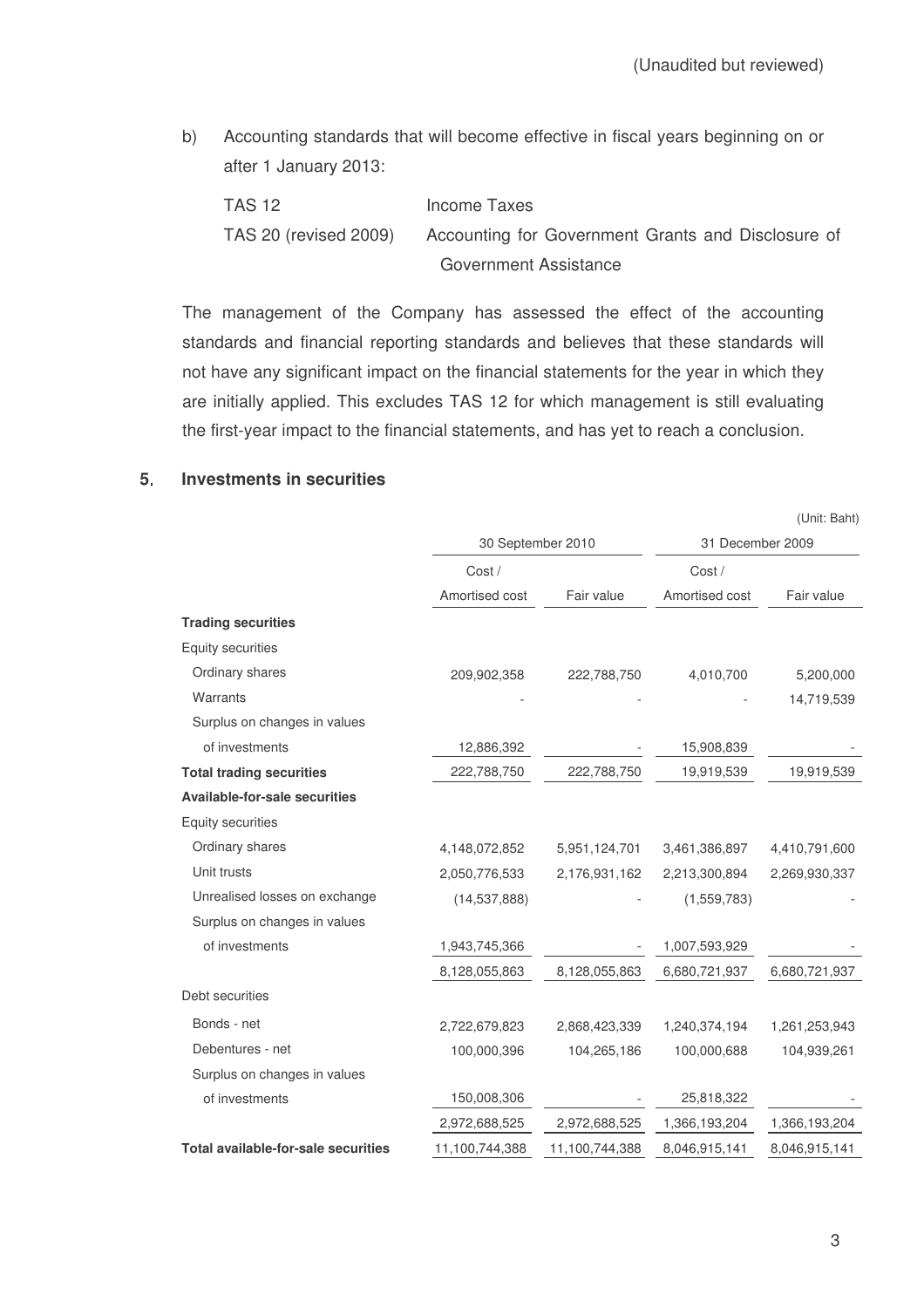# (Unaudited but reviewed)

| (Unit: Baht) |  |
|--------------|--|
|--------------|--|

|                                        | 30 September 2010 |            | 31 December 2009 |            |  |
|----------------------------------------|-------------------|------------|------------------|------------|--|
|                                        | Cost/             |            | Cost/            |            |  |
|                                        | Amortised cost    | Fair value | Amortised cost   | Fair value |  |
| Held-to-maturity debt securities       |                   |            |                  |            |  |
| Bonds - net                            | 49, 261, 202, 400 |            | 41,690,042,139   |            |  |
| <b>Notes</b>                           | 8,245,000,000     |            | 4,695,637,979    |            |  |
| <b>Debentures</b>                      | 7,390,692,865     |            | 7,666,328,342    |            |  |
| Less: Allowance for impairment         | (7,500,000)       |            | (7,500,000)      |            |  |
| Debentures - net                       | 7,383,192,865     |            | 7,658,828,342    |            |  |
| Total held-to-maturity debt securities | 64,889,395,265    |            | 54,044,508,460   |            |  |
| <b>Other investments</b>               |                   |            |                  |            |  |
| Ordinary shares                        | 29,587,830        |            | 29,587,830       |            |  |
| <b>Total other investments</b>         | 29,587,830        |            | 29,587,830       |            |  |
| <b>Total investments in securities</b> | 76,242,516,233    |            | 62,140,930,970   |            |  |

Investments in debt securities as at 30 September 2010 and 31 December 2009 will be due as follows

(Unit: Baht)

|                                         | 30 September 2010 |                |                   |                |  |  |  |
|-----------------------------------------|-------------------|----------------|-------------------|----------------|--|--|--|
|                                         |                   |                | Due within        |                |  |  |  |
|                                         | 1 year            | $1 - 5$ years  | Over 5 years      | Total          |  |  |  |
| <b>Available-for-sale securities</b>    |                   |                |                   |                |  |  |  |
| Bonds - net                             |                   | 734,138,650    | 2,134,284,689     | 2,868,423,339  |  |  |  |
| Debentures - net                        | 50,376,030        | 53,889,156     |                   | 104,265,186    |  |  |  |
|                                         | 50,376,030        | 788,027,806    | 2,134,284,689     | 2,972,688,525  |  |  |  |
| <b>Held-to-maturity debt securities</b> |                   |                |                   |                |  |  |  |
| Bonds - net                             | 2,149,827,222     | 8,750,045,180  | 38, 361, 329, 998 | 49,261,202,400 |  |  |  |
| <b>Notes</b>                            | 4,620,000,000     | 395,000,000    | 3,230,000,000     | 8,245,000,000  |  |  |  |
| Debentures - net                        | 288,591,358       | 3,065,704,015  | 4,028,897,492     | 7,383,192,865  |  |  |  |
|                                         | 7,058,418,580     | 12,210,749,195 | 45,620,227,490    | 64,889,395,265 |  |  |  |
| Total                                   | 7,108,794,610     | 12,998,777,001 | 47,754,512,179    | 67,862,083,790 |  |  |  |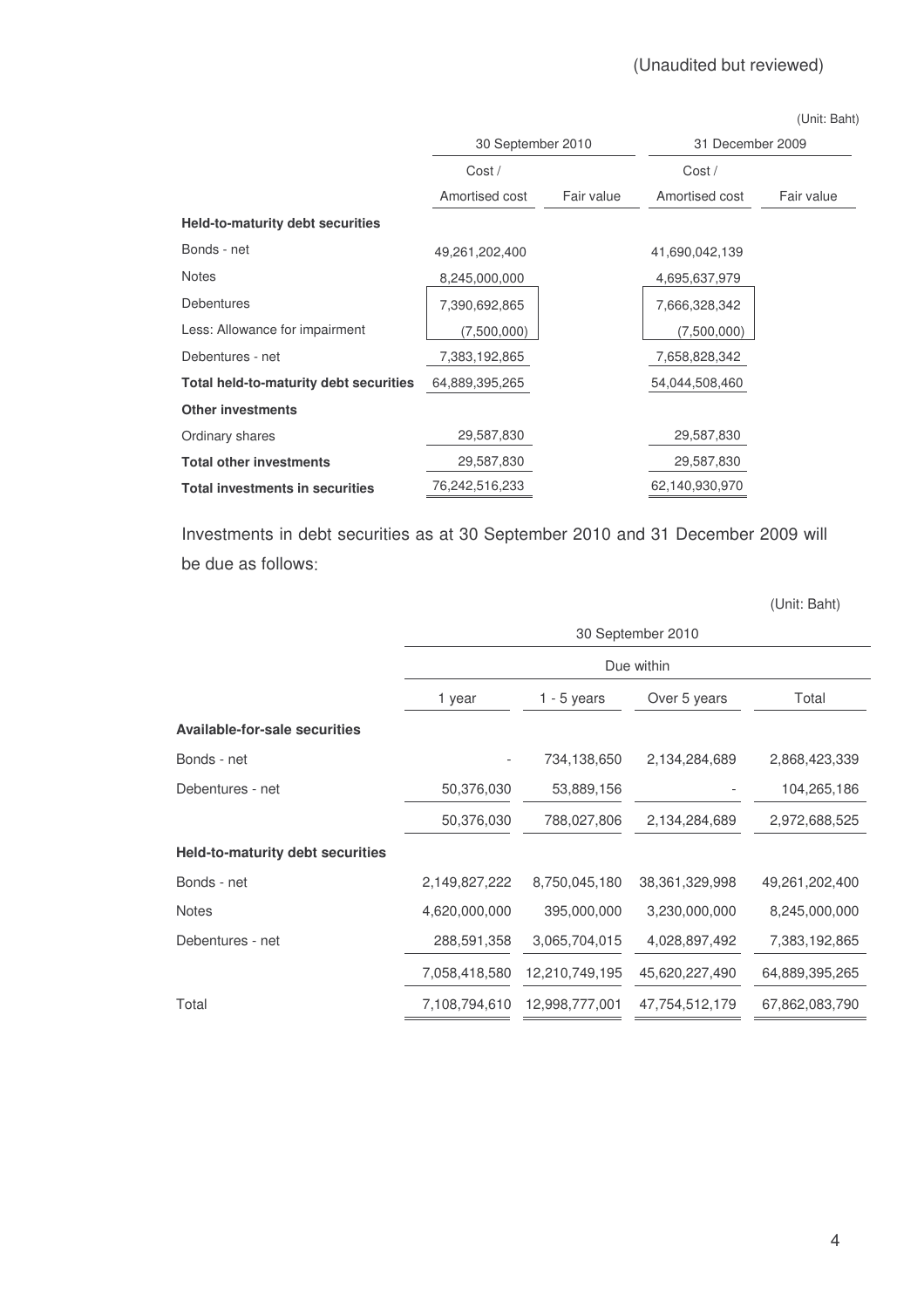|                                         | 31 December 2009 |               |                |                |  |  |  |
|-----------------------------------------|------------------|---------------|----------------|----------------|--|--|--|
|                                         |                  | Due within    |                |                |  |  |  |
|                                         | 1 year           | $1 - 5$ years | Over 5 years   | Total          |  |  |  |
| Available-for-sale securities           |                  |               |                |                |  |  |  |
| $Bonds - net$                           |                  |               | 1,261,253,943  | 1,261,253,943  |  |  |  |
| Debentures - net                        | 51,637,820       | 53,301,441    |                | 104,939,261    |  |  |  |
|                                         | 51,637,820       | 53,301,441    | 1,261,253,943  | 1,366,193,204  |  |  |  |
| <b>Held-to-maturity debt securities</b> |                  |               |                |                |  |  |  |
| Bonds - net                             | 6,752,476,873    | 6,907,146,636 | 28,030,418,630 | 41,690,042,139 |  |  |  |
| <b>Notes</b>                            | 2,750,637,979    | 395,000,000   | 1,550,000,000  | 4,695,637,979  |  |  |  |
| Debentures - net                        | 296,402,466      | 2,136,939,977 | 5,225,485,899  | 7,658,828,342  |  |  |  |
|                                         | 9,799,517,318    | 9,439,086,613 | 34,805,904,529 | 54,044,508,460 |  |  |  |
| Total                                   | 9,851,155,138    | 9,492,388,054 | 36,067,158,472 | 55,410,701,664 |  |  |  |

The Company has pledged government and state enterprise bonds of Baht 13,150.06 million (31 December 2009: Baht 10,486.8 million) as life assurance policy reserve and assets pledged with the Registrar of the Office of Insurance Commission in accordance with the Life Assurance Act as mentioned in Notes 13 and 14.

- (a) As at 30 September 2010, the Company has investments of Baht 1,600 million (31 December 2009: Baht 700 million) in promissory notes and bills of exchange, which have been classified as held-to-maturity investments and are presented at amortised cost. Such notes were issued by local banks and branches of foreign commercial banks, have remaining lives of 6-11 years, and contain conditions related to early redemption rights or put options obliging the Company to purchase additional notes released by issuers.
- (b) As at 30 September 2010, the Company has investments of Baht 1,030 million (31 December 2009: Baht 850 million) in promissory notes and bills of exchange, which have been classified as held-to-maturity investments and are presented at amortised cost. Such notes were issued by branches of foreign commercial banks, have remaining lives of 6 years, and contain conditions whereby settlement of principal and interest is to be received on the maturity date per the agreement.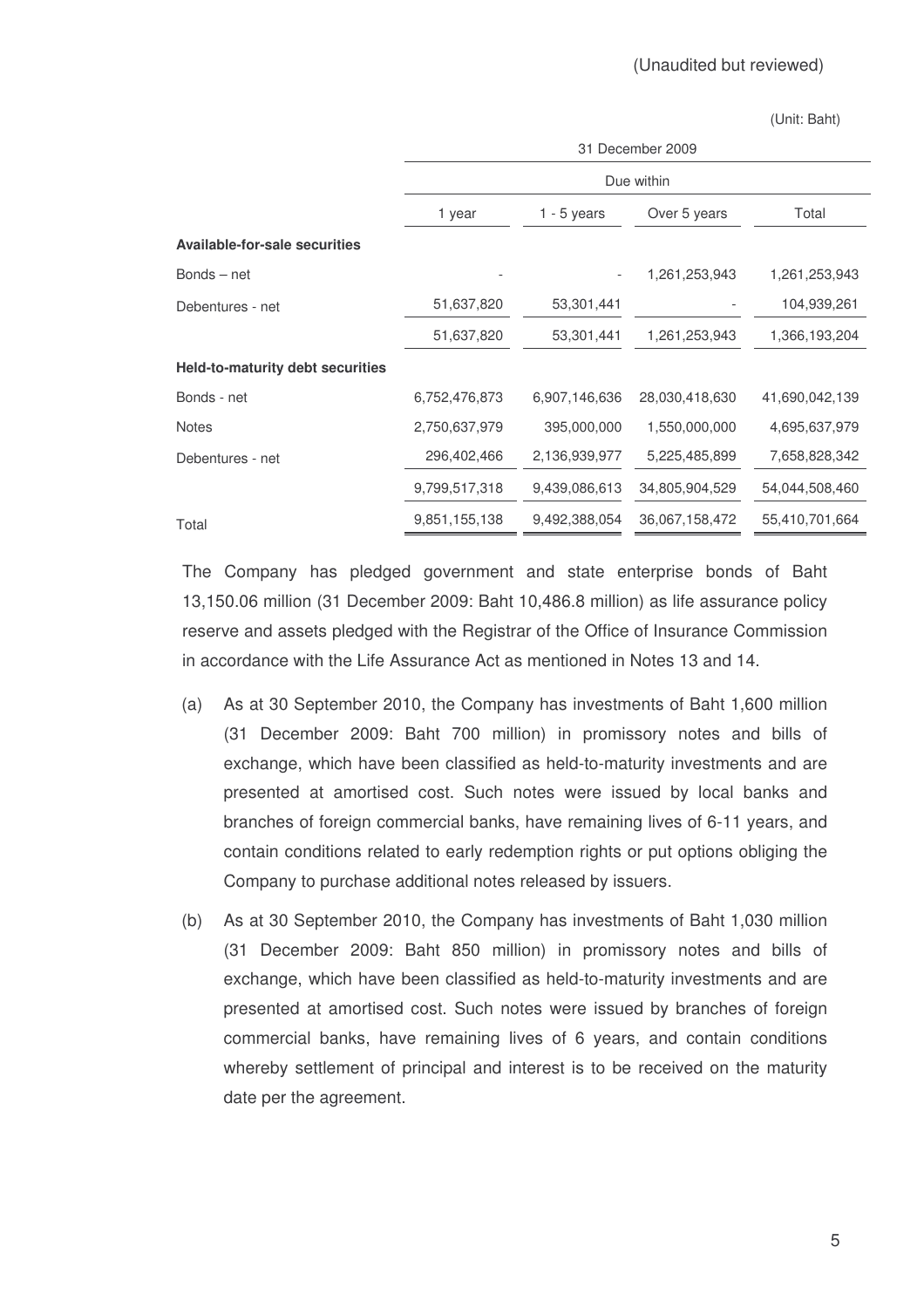(c) As at 30 September 2010, the Company has investments of Baht 600 million in promissory notes and bills of exchange, which have been classified as heldto-maturity investments and are presented at amortised cost. Such notes were issued by branches of foreign commercial banks, have remaining lives of 10 years, and contain conditions whereby settlement of principal and interest is to be received based on the rate of return of government bond (CMT Index).

The promissory notes and bills of exchange contain embedded derivatives that are not closely related to the host contract instruments, except for one structured note as described in (b).

The Company recorded gains (losses) from investments in securities during the three-month and nine-month periods ended 30 September 2010 and 2009 by included the following.

|                             |                | UUIIII. DaHU               |                |
|-----------------------------|----------------|----------------------------|----------------|
| For the three-month periods |                | For the nine-month periods |                |
|                             |                | ended 30 September         |                |
| 2010                        | 2009           | 2010                       | 2009           |
| 13,554,438                  | (6,288,978)    | 12,886,392                 | 11,367,158     |
| 33,240,479                  | 23,894,823     | 196,051,791                | 57,102,991     |
|                             |                |                            |                |
| 461,121                     | 20,301,500     | 57,686,813                 | 14,691,272     |
|                             |                |                            |                |
| 4,000,000                   |                | 4,000,000                  | 105,788,216    |
| 10,100,000                  | 2,350,000      | 14,850,000                 | 10,150,000     |
| $\overline{\phantom{a}}$    | (14, 619, 283) |                            | (14, 619, 283) |
| 5,016                       | 32,162,413     | 5,016                      | 39,600,000     |
| 61,361,054                  | 57,800,475     | 285,480,012                | 224,080,354    |
|                             |                | ended 30 September         |                |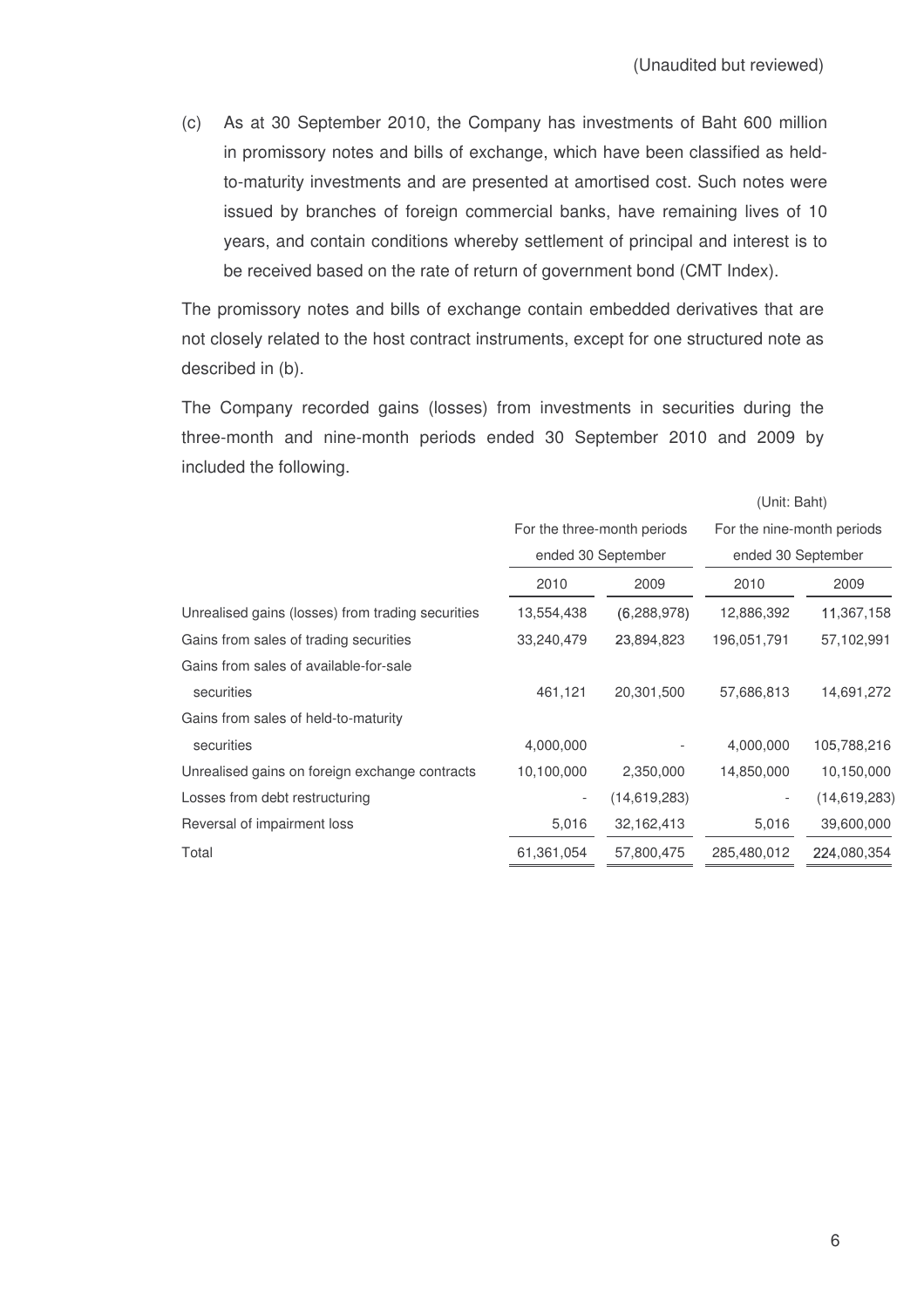### **6. Loans and accrued interest**

As at 30 September 2010 and 31 December 2009, the balances of loans and accrued interest are aged by principal and accrued interest as follows:

|                                  |                                |             |             |                               | 30 September 2010 |          |               |             |               |
|----------------------------------|--------------------------------|-------------|-------------|-------------------------------|-------------------|----------|---------------|-------------|---------------|
| Outstanding period               | Policy loans<br>Mortgage loans |             | Other loans |                               |                   | Total    |               |             |               |
|                                  |                                | Accrued     |             | Accrued                       |                   | Accrued  |               | Accrued     |               |
|                                  | Principal                      | interest    | Principal   | interest                      | Principal         | interest | Principal     | interest    | Total         |
| Current                          | 1,408,379,728                  | 106,709,168 | 635,082,375 | 2,639,760                     | 13,163,265        |          | 2,056,625,368 | 109,348,928 | 2,165,974,296 |
| Overdue:                         |                                |             |             |                               |                   |          |               |             |               |
| Less than 6 months               |                                |             | 1,359,278   |                               |                   |          | 1,359,278     |             | 1,359,278     |
| Over 12 months                   |                                |             | 4,971,239   | 340,006                       | 114,590           | 3,353    | 5,085,829     | 343,359     | 5,429,188     |
| Total                            | 1,408,379,728                  | 106,709,168 | 641,412,892 | 2,979,766                     | 13,277,855        | 3,353    | 2,063,070,475 | 109,692,287 | 2,172,762,762 |
| Less: Allowance for doubtful     |                                |             |             |                               |                   |          |               |             |               |
| accounts                         |                                |             | (2,605,722) | (340,006)                     |                   |          | (2,605,722)   | (340,006)   | (2,945,728)   |
| Loans and accrued interest - net | 1,408,379,728                  | 106,709,168 | 638,807,170 | 2,639,760                     | 13,277,855        | 3,353    | 2,060,464,753 | 109,352,281 | 2,169,817,034 |
|                                  |                                |             |             |                               |                   |          |               |             | (Unit: Baht)  |
|                                  |                                |             |             |                               |                   |          |               |             |               |
|                                  |                                |             |             |                               | 31 December 2009  |          |               |             |               |
| Outstanding period               | Policy loans                   |             |             | Mortgage loans<br>Other loans |                   |          | Total         |             |               |
|                                  |                                | Accrued     |             | Accrued                       |                   | Accrued  |               | Accrued     |               |
|                                  | Principal                      | interest    | Principal   | interest                      | Principal         | interest | Principal     | interest    | Total         |
| Current                          | 1,216,888,712                  | 88,566,671  | 670,430,505 | 2,874,655                     | 11,909,960        |          | 1,899,229,177 | 91,441,326  | 1,990,670,503 |
| Overdue:                         |                                |             |             |                               |                   |          |               |             |               |
| Less than 6 months               |                                |             | 1,741,387   | 10,354                        |                   |          | 1,741,387     | 10,354      | 1,751,741     |
| $6 - 12$ months                  |                                |             | 495,793     | 15,896                        |                   |          | 495,793       | 15,896      | 511,689       |
| Over 12 months                   | ٠                              |             | 5,099,353   | 340,006                       | 120,777           | 4,886    | 5,220,130     | 344,892     | 5,565,022     |
| Total                            | 1,216,888,712                  | 88,566,671  | 677,767,038 | 3,240,911                     | 12,030,737        | 4,886    | 1,906,686,487 | 91,812,468  | 1,998,498,955 |
| Less: Allowance for doubtful     |                                |             |             |                               |                   |          |               |             |               |
| accounts                         |                                |             | (2,605,722) | (340,006)                     |                   |          | (2,605,722)   | (340,006)   | (2,945,728)   |
|                                  |                                |             |             |                               |                   |          |               |             |               |

Loans provided to employees are in accordance with employee's benefits plan under a credit line of Baht 100,000 or less for personal guarantee loans. In case of secured loans, the credit line is not to exceed 50 times the employee's salary. The interest rates for the loans charge at the rates of 6% and 5% per annum, respectively. As at 30 September 2010, loans to employees and agents totaled Baht 51.42 million (31 December 2009: Baht 42.76 million).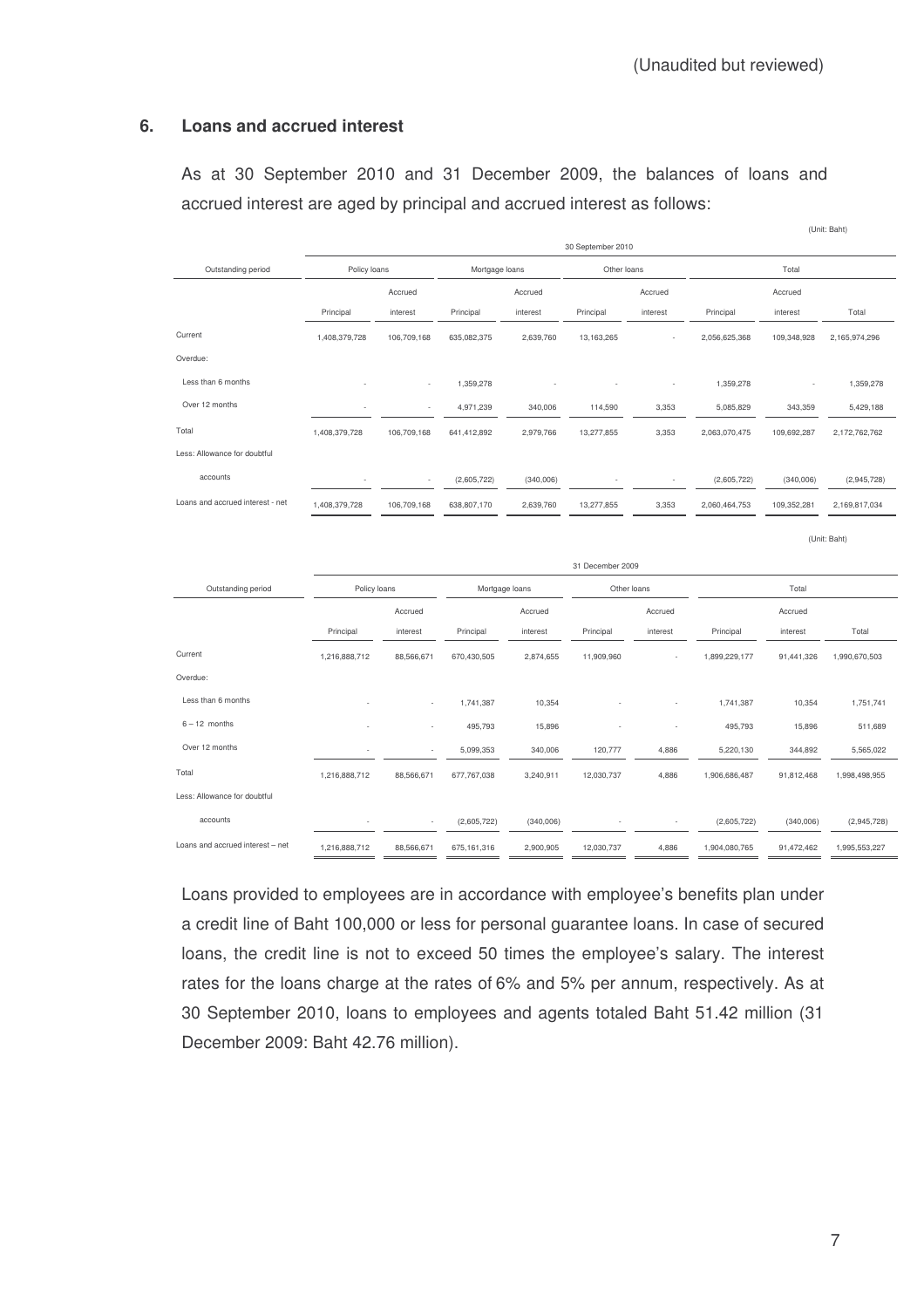# **7. Related party transactions**

In considering each possible related party relationship, attention is directed to the substance of the relationship, and not merely the legal form.

The relationship between the Company and its related parties are summarized below:

| Name of related parties                       | Type of business     | Relationship with the Company                                               |
|-----------------------------------------------|----------------------|-----------------------------------------------------------------------------|
| Bangkok Bank Pcl.                             | Banking              | Shareholding and related by way of common<br>directors                      |
| Bangkok Insurance Pcl.                        | Insurance            | Shareholding and related by way of common<br>directors                      |
| Thai Reinsurance Pcl.                         | Insurance            | Related by way of common directors                                          |
| Thaire Life Assurance Co., Ltd.               | Life assurance       | Subsidiary of Thai Reinsurance Pcl.                                         |
| Sorachai Vivatn Co., Ltd.                     | Property development | Related by way of common directors                                          |
| Bumrungrad Hospital Pcl.                      | Health care services | Related by way of common directors and<br>shareholders                      |
| The Phyathai 1 Hospital Co., Ltd.             | Health care services | Related by way of common directors                                          |
| The Phyathai 2 Hospital Co., Ltd.             | Health care services | Related by way of common directors                                          |
| The Phyathai 3 Hospital Co., Ltd.             | Health care services | Related by way of common directors                                          |
| Rajburi Sugar Co., Ltd.                       | Industry             | Related by way of common directors                                          |
| Narai Ruamphiphat Co., Ltd.                   | Property development | Holding by an individual related to the major<br>shareholder of the Company |
| Bangkok Business Building (1987)<br>Co., Ltd. | Rental of assets     | Related by way of common directors and<br>shareholders                      |
| Royal Cliff Beach Hotel Co., Ltd.             | Tourism & Leisure    | Holding by an individual related to a director of the<br>Company            |
| Tris Corporation Ltd.                         | Services             | Shareholding and related by way of common<br>directors                      |
| Union Textile Industries Pcl.                 | Industry             | Related by way of common shareholders                                       |
| Bangkok Mitsubishi UFJ Lease<br>Co., Ltd.     | Leasing              | Related by way of common directors                                          |
| Charoen Pokphand Foods Pcl.                   | Agriculture          | Related by way of common directors                                          |
| <b>TICON Industrial Connection Pcl.</b>       | Property development | Holding by an individual related to the major<br>shareholder of the Company |
| Indorama Polymers Pcl.                        | Petrochemical        | Related by way of common directors                                          |
| Asia warehouse Co., Ltd.                      | Rental of assets     | Holding by the major shareholder of the Company                             |
| Ex-chai Distribution System<br>Co., Ltd.      | Commercial           | Related by way of common directors                                          |
| BBL Asset Management Co., Ltd.                | Asset management     | Related by way of common directors and<br>shareholders                      |
| <b>Bualuang Securities Pcl.</b>               | Securities           | Subsidiary of the major shareholder of the Company                          |
| Khun Panit Panyabordekul                      | Agent                | Related by way of the Company's management                                  |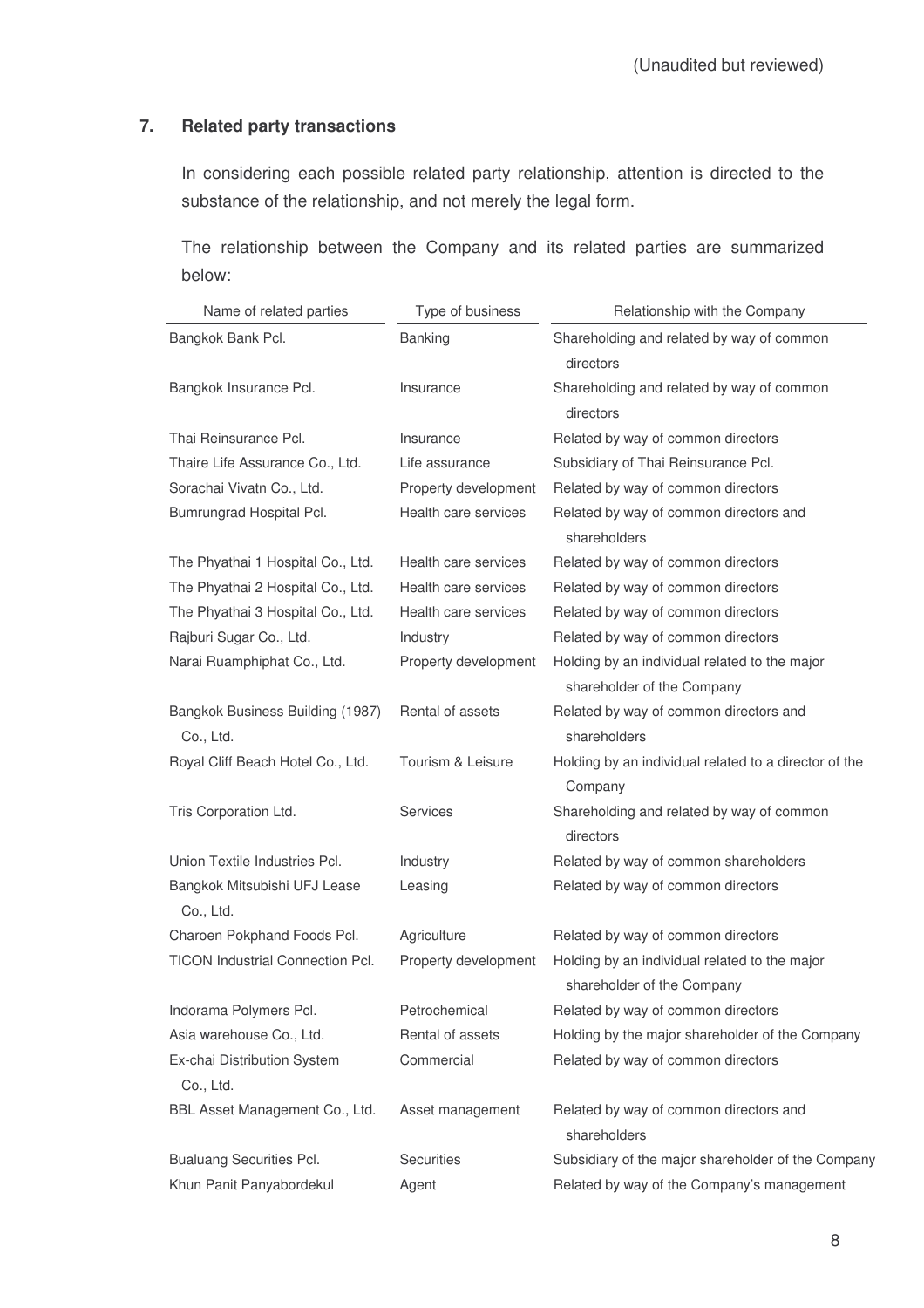During the three-month and nine-month periods ended 30 September 2010 and 2009, the Company had significant business transactions with its related parties. Such transactions, which have been concluded on commercial terms and bases agreed upon in the ordinary course business between the Company and those parties are as follows:

|                                                                                                     |             | For the three-month periods<br>ended 30 September |             | For the nine-month periods |                                                                                                        |
|-----------------------------------------------------------------------------------------------------|-------------|---------------------------------------------------|-------------|----------------------------|--------------------------------------------------------------------------------------------------------|
|                                                                                                     | 2010        | 2009                                              |             | ended 30 September<br>2009 | Pricing policy                                                                                         |
|                                                                                                     |             |                                                   | 2010        |                            |                                                                                                        |
| Premium written                                                                                     | 786,085     | 39,552                                            | 3,966,651   | 3,834,023                  | Normal commercial terms for underwriting                                                               |
| Premium ceded                                                                                       | 774,210     | 747,757                                           | 1,357,912   | 1,383,058                  | Normal commercial terms for reinsurance<br>depending on type of insurance and<br>reinsurance contract  |
| Commission                                                                                          | 187,424,158 | 185,446,76                                        | 980,096,930 | 730,778,07                 | At a mutually agreed<br>percentage of                                                                  |
| and brokerages                                                                                      |             | 3                                                 |             | 6                          | premium written                                                                                        |
| Claim payment and<br>diagnose charge                                                                | 20,445,246  | 17,195,315                                        | 55,406,929  | 49,863,975                 | Normal commercial terms for underwriting                                                               |
| Interest income -<br>deposits at banks,<br>promissory notes<br>and debentures                       | 1,749,281   | 8,350,430                                         | 5,595,599   | 29,148,331                 | Same rates as those offered by financial<br>institutions and related companies to<br>general customers |
| Interest income -<br>mortgage loans                                                                 | 1,961,719   | 2,417,001                                         | 6,277,418   | 7,501,730                  | Same rates as the Company charged to<br>general borrowers who mortgage assets<br>as collateral         |
| Dividend income                                                                                     | 48,765,954  | 24,002,603                                        | 96,737,880  | 59,165,796                 | The declared amount                                                                                    |
| <b>Bank charges</b>                                                                                 | 14,445,934  | 12,539,175                                        | 41,460,917  | 37,167,154                 | Same rates as those charged by financial<br>institutions and related companies to<br>general customers |
| The expenses<br>incurred in making<br>the offering<br>(including in<br>premium on share<br>capital) |             | 37,268,100                                        |             | 37,268,100                 | Same rates as those charged by financial<br>institutions and related companies to<br>general customers |
| Insurance premium                                                                                   | 234,328     | 267,780                                           | 827,869     | 1,048,130                  | Normal commercial terms for underwriting                                                               |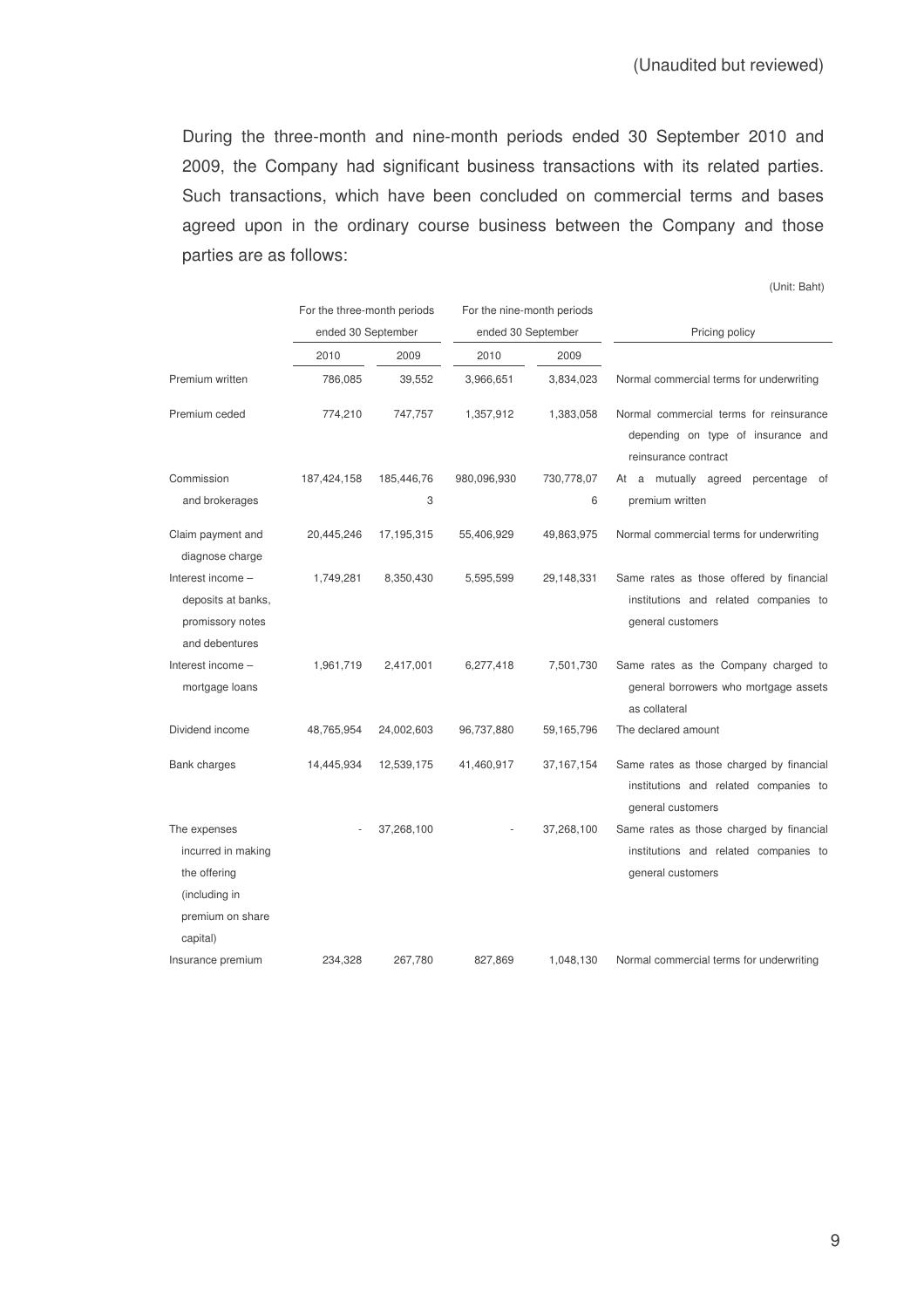# (Unaudited but reviewed)

(Unit: Baht)

|                       | For the three-month periods |                    | For the nine-month periods |                    |                                           |  |  |
|-----------------------|-----------------------------|--------------------|----------------------------|--------------------|-------------------------------------------|--|--|
|                       |                             | ended 30 September |                            | ended 30 September | Pricing policy                            |  |  |
|                       | 2010                        | 2009               | 2010                       | 2009               |                                           |  |  |
| Building space rental | 28,896,870                  | 28,384,531         | 57,780,642                 | 56,835,404         | building: Rental fee of<br>Head<br>office |  |  |
| and services          |                             |                    |                            |                    | approximately Baht 90 per square meter    |  |  |
|                       |                             |                    |                            |                    | per month and service fee of Baht 29 per  |  |  |
|                       |                             |                    |                            |                    | square meter per month since 1 August     |  |  |
|                       |                             |                    |                            |                    | 2010 (before 1 August 2010: fee of Baht   |  |  |
|                       |                             |                    |                            |                    | 20 per square meter) for long-term        |  |  |
|                       |                             |                    |                            |                    | agreement and approximately Baht 44,      |  |  |
|                       |                             |                    |                            |                    | Baht 138 per square meter per month       |  |  |
|                       |                             |                    |                            |                    | and service fees approximately Baht 91,   |  |  |
|                       |                             |                    |                            |                    | Baht 307 per square meter per month.      |  |  |
|                       |                             |                    |                            |                    | Branch office buildings: Rental fees of   |  |  |
|                       |                             |                    |                            |                    | approximately Baht 100, Baht 150, Baht    |  |  |
|                       |                             |                    |                            |                    | 188 and Baht 315 per square meter per     |  |  |
|                       |                             |                    |                            |                    | month and service fees of approximately   |  |  |
|                       |                             |                    |                            |                    | Baht 342 and Baht 200 per square meter    |  |  |
|                       |                             |                    |                            |                    | per month.                                |  |  |
|                       |                             |                    |                            |                    |                                           |  |  |

For the three-month and nine-month periods ended 30 September 2010, the premium generated from the Bancassurance distribution channel represented approximately 51.76 % and 55.80% of total net premium written (2009: 48.71% and 48.54% respectively).

The Company had the following significant balances of assets and liabilities with its related parties:

|                                         |                   |               |             | (Unit: Baht)     |  |
|-----------------------------------------|-------------------|---------------|-------------|------------------|--|
|                                         | 30 September 2010 |               |             | 31 December 2009 |  |
|                                         | Cost              | Fair value    | Cost        | Fair value       |  |
| <b>Investments in listed stocks</b>     |                   |               |             |                  |  |
| Bangkok Bank Pcl.                       | 275,467,784       | 544,250,000   | 275,467,784 | 404,250,000      |  |
| Bangkok Insurance Pcl.                  | 52,135,522        | 167,452,200   | 49,866,522  | 108,912,000      |  |
| Thai Reinsurance Pcl.                   | 37,667,275        | 101,961,256   | 41,677,975  | 92,117,792       |  |
| Bumrungrad Hospital Pcl.                | 22,197,195        | 86,364,175    | 21,189,853  | 72,275,000       |  |
| <b>TICON Industrial Connection Pcl.</b> | 89,479,263        | 95,985,650    | 98,759,042  | 63,290,880       |  |
| Indorama Polymers Pcl.                  | 43,860,000        | 120,400,000   |             |                  |  |
|                                         | 520,807,039       | 1,116,413,281 | 486,961,176 | 740,845,672      |  |
| Investments in non-listed stocks        |                   |               |             |                  |  |
| Tris Corporation Ltd.                   | 1,000,000         |               | 1,000,000   |                  |  |
| Union Textile Industries Pcl.           | 166,700           |               | 166,700     |                  |  |
| BBL Asset Management Co., Ltd.          | 10,000,000        |               | 10,000,000  |                  |  |
|                                         | 11,166,700        |               | 11,166,700  |                  |  |
|                                         |                   |               |             |                  |  |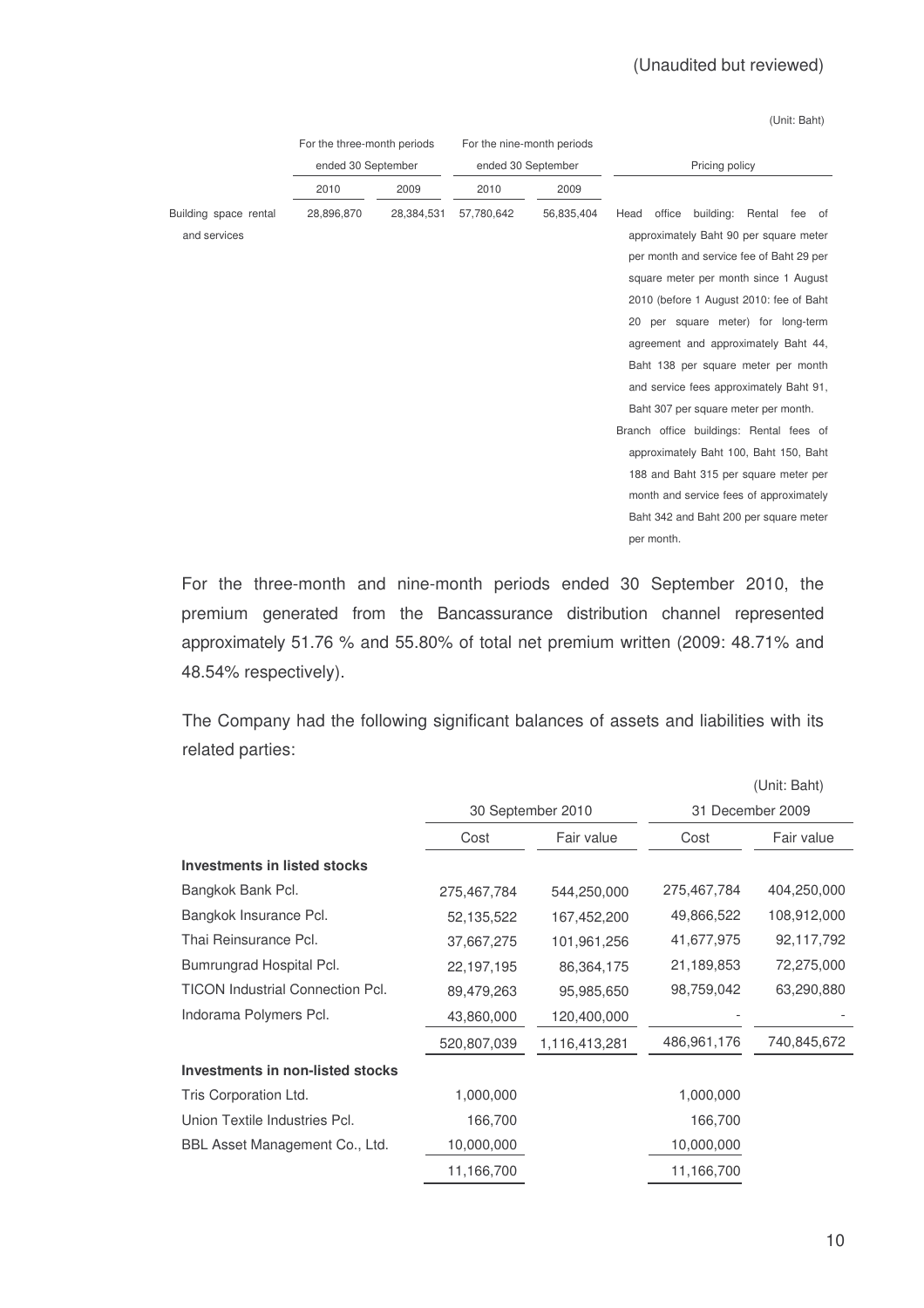|                                                                            |                   |                   |               |             | (Unit: Baht)     |
|----------------------------------------------------------------------------|-------------------|-------------------|---------------|-------------|------------------|
|                                                                            | 30 September 2010 |                   |               |             | 31 December 2009 |
|                                                                            | Cost              | Fair value        | Cost          |             | Fair value       |
| Investments in securities - warrant                                        |                   |                   |               |             |                  |
| <b>TICON Industrial Connection Pcl.</b>                                    |                   |                   |               |             | 3,252,448        |
| Investments in securities - unit trusts                                    |                   |                   |               |             |                  |
| <b>Bualuang Thanasanplus Fund</b>                                          | 862,921,349       | 947,242,390       | 1,078,921,092 |             | 1,142,734,625    |
| <b>TICON Property Fund</b>                                                 | 504,990,788       | 540,938,660       |               | 488,260,554 | 490,121,220      |
|                                                                            | 1,367,912,137     | 1,488,181,050     | 1,567,181,646 |             | 1,632,855,845    |
| Investments in securities - debenture<br>Charoen Pokphand Foods Pcl.       | 110,000,000       |                   |               | 110,000,000 |                  |
| Investments in securities - note                                           |                   |                   |               |             |                  |
| Bangkok Bank Pcl.                                                          | 10,000,000        |                   |               | 5,000,000   |                  |
|                                                                            |                   |                   |               |             |                  |
|                                                                            |                   |                   |               |             | (Unit: Baht)     |
|                                                                            |                   | 30 September 2010 |               |             | 31 December 2009 |
| Deposits at financial institution                                          |                   |                   |               |             |                  |
| Bangkok Bank Pcl.                                                          |                   | 294,626,262       |               |             | 1,039,639,970    |
| Mortgage Ioan                                                              |                   |                   |               |             |                  |
| Sorachai Vivatn Co., Ltd.                                                  |                   | 113,523,293       |               |             | 128,645,874      |
| Prepaid office rental (including in other assets)                          |                   |                   |               |             |                  |
| Narai Ruamphiphat Co., Ltd.                                                |                   | 119,977,457       |               |             | 128,822,494      |
| Claim payables (including in unpaid policy benefits)                       |                   |                   |               |             |                  |
| Bumrungrad Hospital Pcl.                                                   |                   | 3,565,024         |               |             | 3,715,348        |
| The Phyathai 1 Hospital Co., Ltd.                                          |                   | 2,745,057         |               |             | 2,084,270        |
| The Phyathai 2 Hospital Co., Ltd.                                          |                   | 4,221,626         |               |             | 3,494,984        |
| The Phyathai 3 Hospital Co., Ltd.                                          |                   | 3,888,173         |               |             | 1,653,957        |
|                                                                            |                   | 14,419,880        |               |             | 10,948,559       |
| Due to (from) reinsurer                                                    |                   |                   |               |             |                  |
| Thaire Life Assurance Co., Ltd.                                            |                   | (4,474,671)       |               |             | 864,248          |
| Accrued commission and brokerage expenses (including in other liabilities) |                   |                   |               |             |                  |
| Bangkok Bank Pcl.                                                          |                   | 233,113,170       |               |             | 209,796,568      |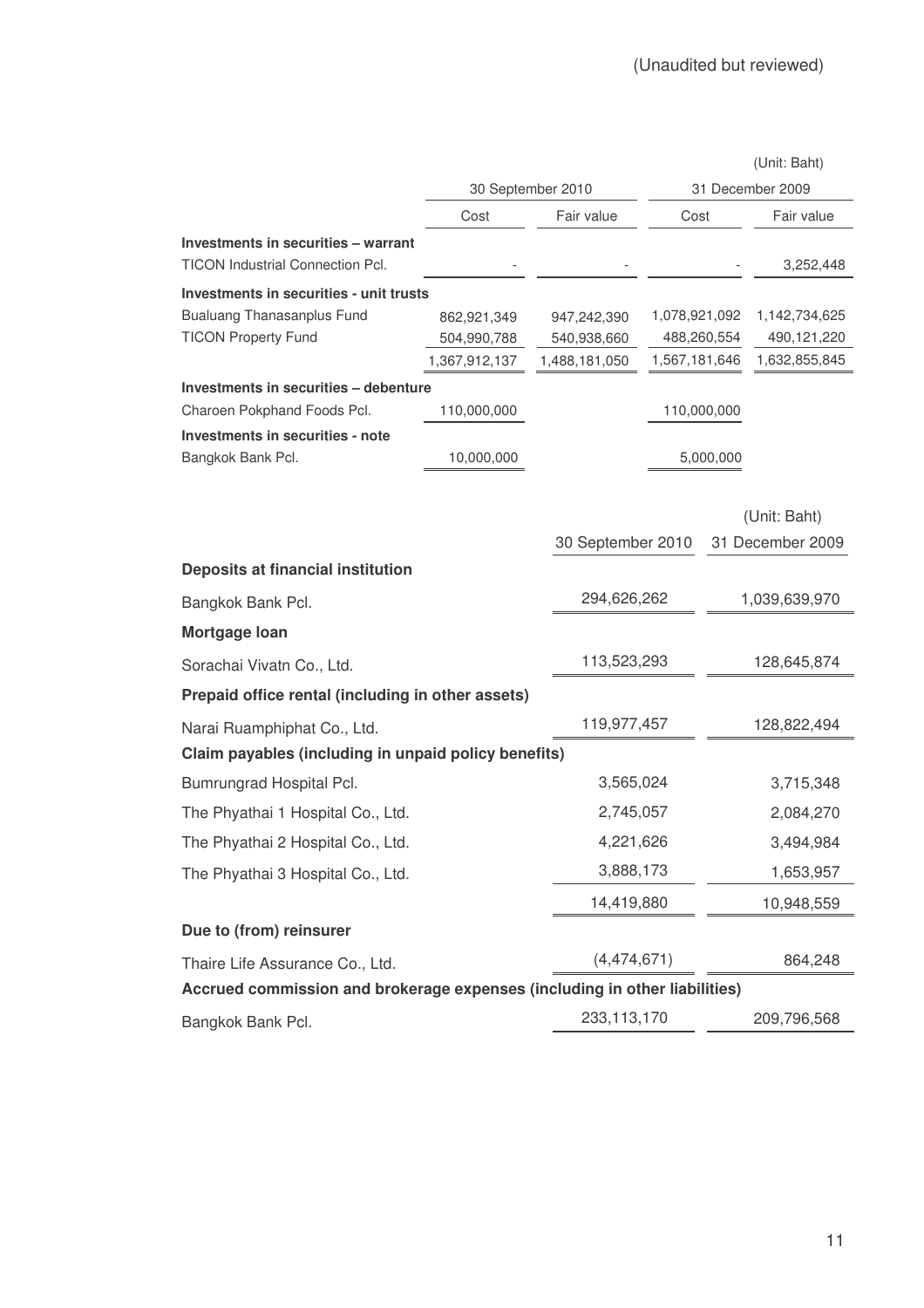|                                                                            |                   | (Unit: Baht)     |
|----------------------------------------------------------------------------|-------------------|------------------|
|                                                                            | 30 September 2010 | 31 December 2009 |
| Accrued office rental and services charge (including in other liabilities) |                   |                  |
| Bangkok Insurance Pcl.                                                     | 83,434            | 69,086           |
| Sorachai Vivatn Co., Ltd.                                                  | 9,755             | 128              |
| Rajburi Sugar Co., Ltd.                                                    | 59,855            | 60,024           |
| Narai Ruamphiphat Co., Ltd.                                                | 333,542           | 62,390           |
| Bangkok Business Building (1987) Co., Ltd.                                 | 87,068            | 62,454           |
| Asia Warehouse Co., Ltd.                                                   | 71,868            |                  |
| Bumrungrad Hospital Pcl.                                                   | 20,793            | 184,835          |
| The Phayathai 1 Hospital Co., Ltd.                                         | 2,200             | 10,800           |
| The Phayathai 2 Hospital Co., Ltd.                                         |                   | 73,080           |
| The Phayathai 3 Hospital Co., Ltd.                                         |                   | 40,930           |
|                                                                            | 668,515           | 563.727          |

#### **Directors and management's remuneration**

During the nine-month period ended 30 September 2010, the Company paid salaries, bonuses, meeting allowances, contributions to the provident fund and others to its directors and management totaling Baht 31.24 million (2009: Baht 31.73 million).

In addition, the Company has allocated 20 warrants to its employees without charge. The details of the warrants are presented in Note 15 to the financial statements.

#### **8. Cash and cash equivalents**

Cash and cash equivalents as reflected in the cash flow statements consist of the followings:

|                                                               |               | (Unit: Baht)    |
|---------------------------------------------------------------|---------------|-----------------|
|                                                               | 30 September  | 30 September    |
|                                                               | 2010          | 2009            |
| Cash                                                          | 3,368,391     | 2,784,336       |
| Deposits at banks with no fixed maturity date                 | 315,224,928   | 348,144,953     |
| Deposits at banks with fixed maturity date                    |               |                 |
| and negotiable certificates of deposits                       | 305,000,000   | 2,225,000,000   |
| Total cash and deposits at financial                          |               |                 |
| institutions                                                  | 623,593,319   | 2,575,929,289   |
| Short-term investments with original maturity within 3 months | 6,349,303,745 | 8,063,416,805   |
| Less: Deposits at financial institutions                      |               |                 |
| with maturity of more than 3 months                           | (300,000,000) | (2,105,000,000) |
| Cash and cash equivalents                                     | 6,672,897,064 | 8,534,346,094   |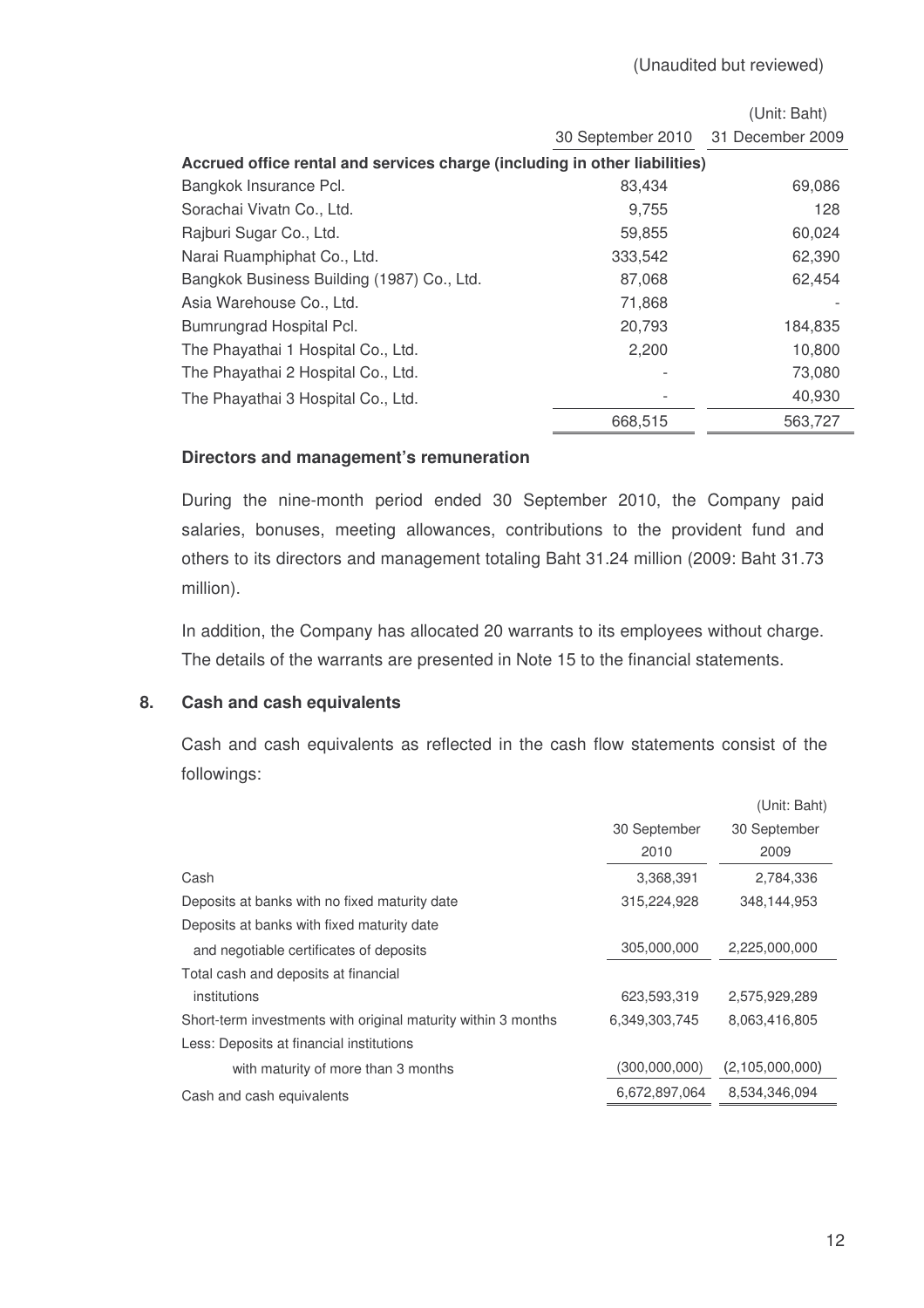# **9. Premises and equipment**

Movements of premises and equipment account during the nine-month period ended 30 September 2010 are summarised below.

|                                                           | (Unit: Baht)   |
|-----------------------------------------------------------|----------------|
| Net book value as at 1 January 2010                       | 334, 147, 684  |
| Acquisitions during period - at cost                      | 48,857,621     |
| Disposals during period - net book value at disposal date | (381, 373)     |
| Depreciation for period                                   | (50, 869, 345) |
| Net book value as at 30 September 2010                    | 331,754,587    |

# **10. Premium due and uncollected**

The balances of premium due and uncollected are classified in relation to the grace period granted on the condition of the policy, as follows:

(Unit: Baht)

|                                   | 30 September 2010 31 December 2009 |               |
|-----------------------------------|------------------------------------|---------------|
| Grace period not exceeded         | 1,417,215,964                      | 1,099,993,818 |
| Grace period exceeded             | 91,612,552                         | 35,279,182    |
| Total premium due and uncollected | 1,508,828,516                      | 1,135,273,000 |

### **11 Other assets**

(Unit: Baht)

|                                              | 30 September 2010 31 December 2009 |               |
|----------------------------------------------|------------------------------------|---------------|
| Prepaid rental expenses                      | 119,977,457                        | 128,822,493   |
| Account receivable from sales of investments | 5,441,819                          | 4,909,350     |
| Prepaid expenses                             | 24,296,049                         | 25,290,230    |
| Deposits                                     | 16,856,312                         | 16,827,141    |
| <b>Others</b>                                | 10,860,144                         | 9,302,534     |
| Total                                        | 177,431,781                        | 185, 151, 748 |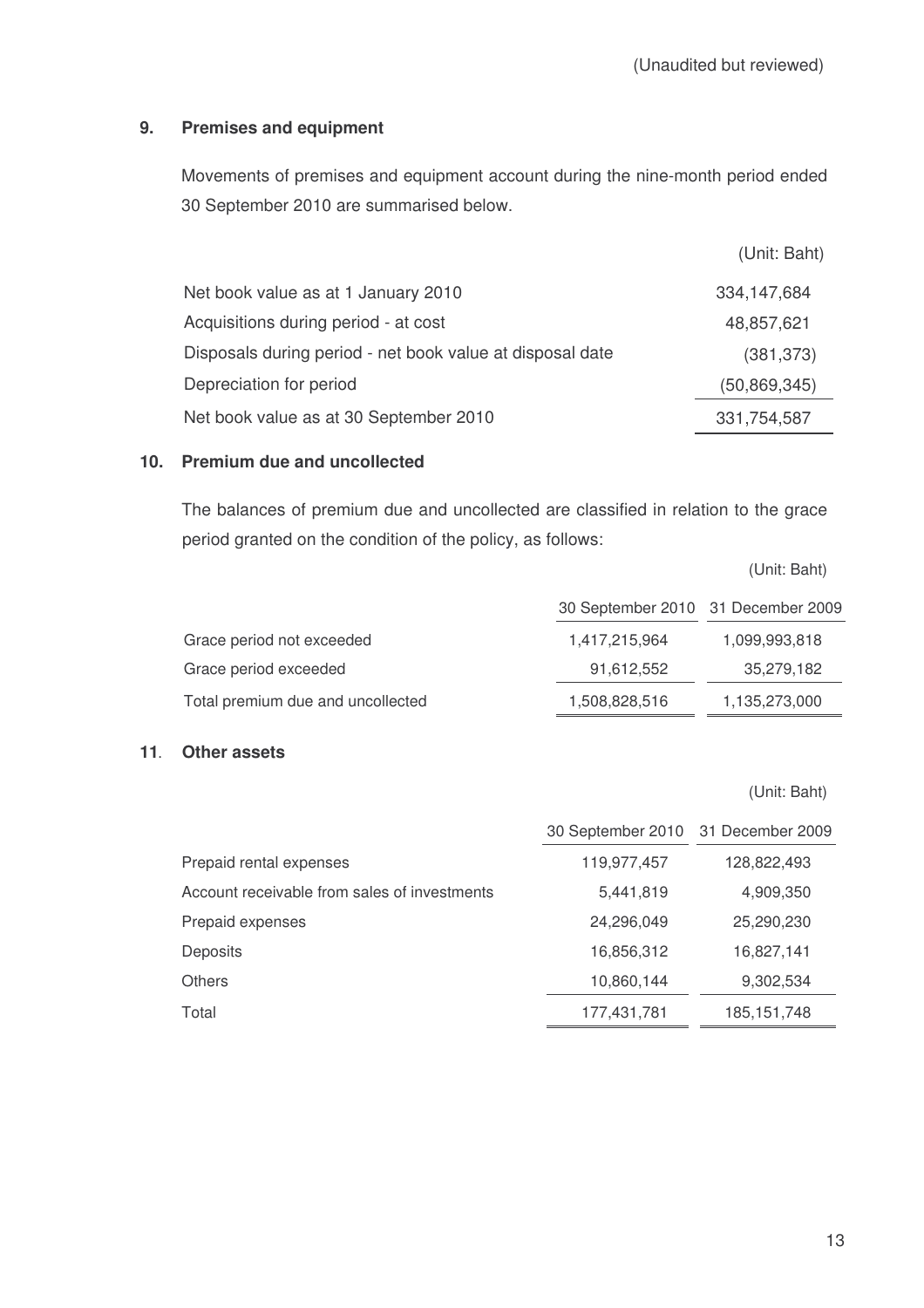# **12. Other liabilities**

(Unit: Baht)

|                                                   | 30 September 2010 | 31 December 2009 |
|---------------------------------------------------|-------------------|------------------|
| Accrued commission expenses                       | 464,184,109       | 548,414,193      |
| Accrued expenses                                  | 262,050,913       | 286,264,491      |
| Withholding tax payable                           | 36,494,985        | 31,589,219       |
| Premium received for policies not yet approved    | 187,495,164       | 82,233,741       |
| Amounts received awaiting transfer                | 158,679,039       | 83,861,356       |
| Unpaid benefits to life policies exempted premium | 89,381,414        | 86,317,389       |
| Forward contracts payables                        | 14,334,950        | 15,354,900       |
| <b>Others</b>                                     | 66,752,703        | 48,953,522       |
| Total                                             | 1,279,373,277     | 1,182,988,811    |

# **13. Assets pledged with Registrar**

As at 30 September 2010 and 31 December 2009, the following assets have been pledged with the Registrar of the Office of Insurance Commission in accordance with the Life Assurance Act.

|                        |                                    | (Unit: Baht) |
|------------------------|------------------------------------|--------------|
|                        | 30 September 2010 31 December 2009 |              |
| State enterprise bonds | 20,000,000                         | 20,000,000   |
|                        |                                    |              |

#### **14. Assets reserve with Registrar**

As at 30 September 2010 and 31 December 2009, the following assets have been pledged as life assurance policy reserve with the Registrar of the Office of Insurance Commission in accordance with the Life Assurance Act.

(Unit: Baht)

|                        | 30 September 2010 31 December 2009 |                |
|------------------------|------------------------------------|----------------|
| Government bonds       | 4,783,192,985                      | 4,516,546,937  |
| State enterprise bonds | 8,346,865,000                      | 5,950,251,426  |
| Total                  | 13,130,057,985                     | 10,466,798,363 |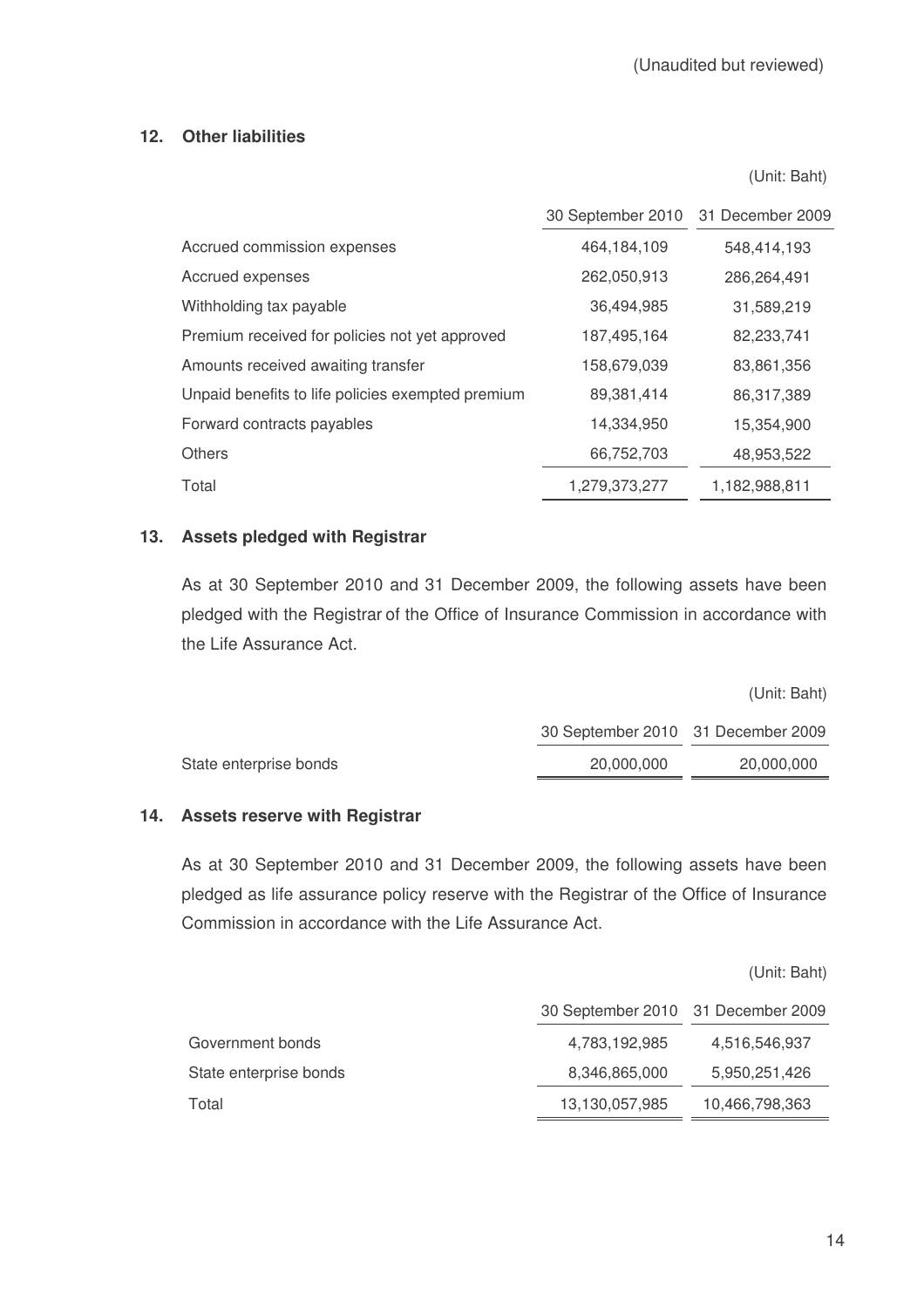# **15. Warrants**

On 23 November 2007, Extraordinary General Meeting No. 2 of the Company's shareholders passed a resolution approving the issuance of 20 million registered and non-transferrable warrants to subscribe to the Company's ordinary shares. Employees can exercise their rights for the first time 3 years after the subscription date. As at 30 September 2010, the Company is allotted the warrants to employees as follow:

| Approved by                      | Allocated warrants  | Unallocated warrants |
|----------------------------------|---------------------|----------------------|
| The Executive Board of Directors | 11.50 million units | 8.50 million units   |
| of the Company, on 29 May 2008   |                     |                      |
| the Board of Directors of        | 1.35 million units  | 7.15 million units   |
| the Company, on 14 August 2009   |                     |                      |

These warrants expire 5 years from the issue date or on the termination date of employment, if earlier. The exercise ratio is 1 warrant to 1 new ordinary share and the exercise price is the public offering price.

#### **16. Earning per share**

Basic earnings per share is calculated by dividing the net income for the period by the weighted average number of ordinary shares in issue during the period.

Diluted earnings per share is calculated by dividing net income for the period by the weighted average number of ordinary shares in issue during the period plus the weighted average number of ordinary shares which would need to be issued to convert all dilutive potential ordinary shares into ordinary shares. The calculation assumes that the conversion took place either at the beginning of the year or on the date the potential ordinary shares were issued.

Basis earning per share and diluted earnings per share for the three-month periods ended 30 September 2010 and 2009 were calculated as follows:

|                                 | Net income      |         |                          | Weighted average number of |              | Earnings per |
|---------------------------------|-----------------|---------|--------------------------|----------------------------|--------------|--------------|
|                                 | (Thousand Baht) |         | shares (Thousand shares) |                            | share (Baht) |              |
|                                 | 2010            | 2009    | 2010                     | 2009                       | 2010         | 2009         |
| <b>Basic earnings per share</b> |                 |         |                          |                            |              |              |
| Net income                      | 453,789         | 214.224 | 1.200.000                | 1,034,783                  | 0.378        | 0.214        |
| Dilutive effect of warrants     |                 |         | 7,136                    |                            |              |              |
| Diluted earnings per share      |                 |         |                          |                            |              |              |
| Net income of ordinary          |                 |         |                          |                            |              |              |
| shareholder assuming the        |                 |         |                          |                            |              |              |
| conversion of warrants to       |                 |         |                          |                            |              |              |
| ordinary shares                 | 453,789         | 214.224 | 1,207,136                | 1,034,783                  | 0.376        | 0.214        |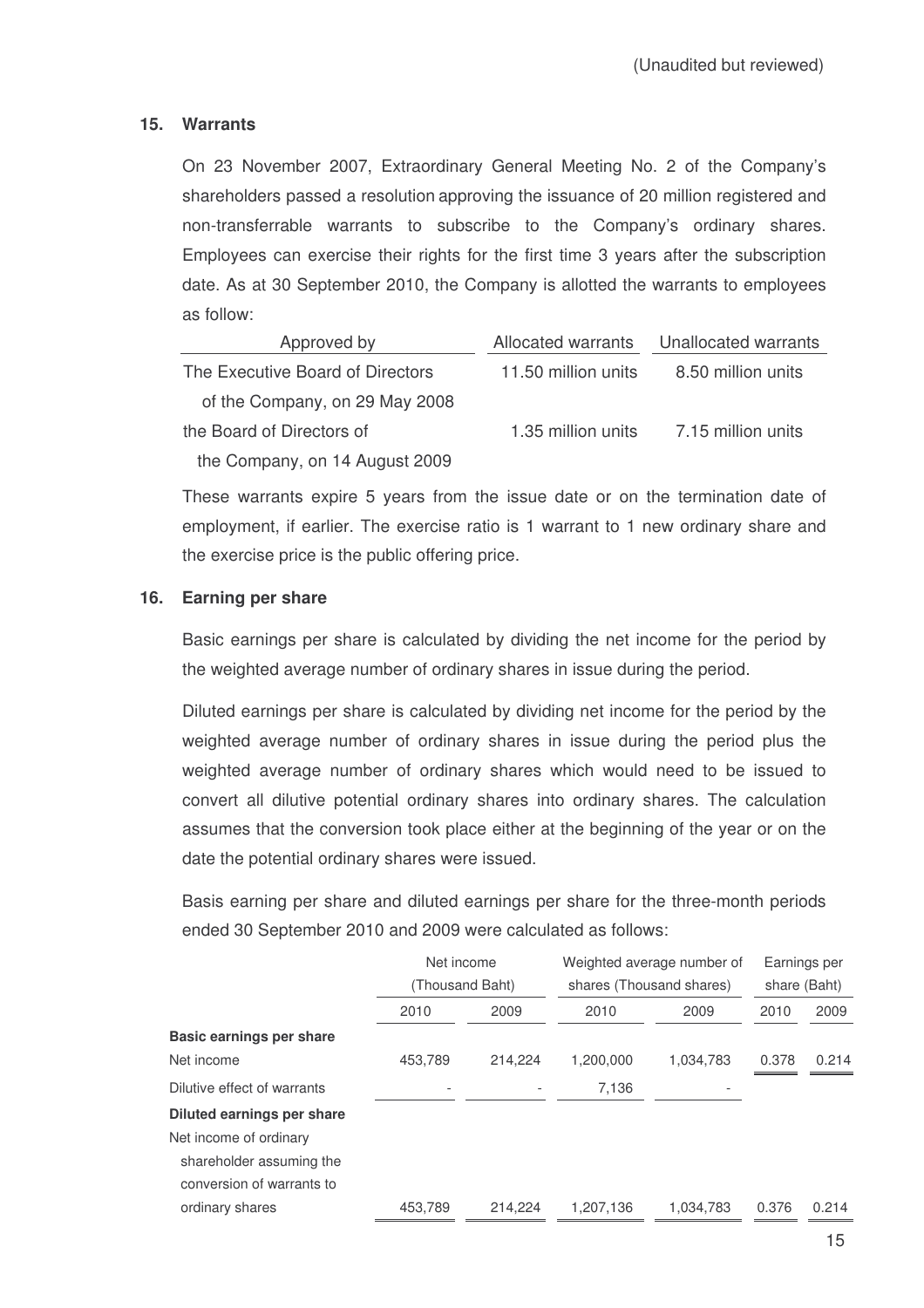|                             | Net income |                 |           | Weighted average number of | Earnings per |       |
|-----------------------------|------------|-----------------|-----------|----------------------------|--------------|-------|
|                             |            | (Thousand Baht) |           | shares (Thousand shares)   | share (Baht) |       |
|                             | 2010       | 2009            | 2010      | 2009                       | 2010         | 2009  |
| Basic earnings per share    |            |                 |           |                            |              |       |
| Net income                  | 1,497,187  | 1,003,615       | 1,200,000 | 1,011,722                  | 1.248        | 0.990 |
| Dilutive effect of warrants |            |                 | 5,948     |                            |              |       |
| Diluted earnings per share  |            |                 |           |                            |              |       |
| Net income of ordinary      |            |                 |           |                            |              |       |
| shareholder assuming the    |            |                 |           |                            |              |       |
| conversion of warrants to   |            |                 |           |                            |              |       |
| ordinary shares             | 1.497.187  | 1.003.615       | 1.205.948 | 1.011.722                  | 1.242        | 0.990 |

Basis earning per share and diluted earnings per share for the nine-month periods ended 30 September 2010 and 2009 were calculated as follows:

# **17. Dividends paid**

On 17 April 2009, the Annual General Meeting of the shareholders approved the payment of dividend of Baht 0.20 per share to the Company's shareholders, a total of Baht 200 million. However, the Office of Insurance Commission approved a dividend payment of Baht 0.135 per share, or a total of Baht 135 million. On 15 July 2009, the Company already made the dividend payment.

On 27 April 2010, the Annual General Meeting of shareholders approved the payment of dividend of Baht 0.15 per share to the Company's shareholders, a total of Baht 180 million with the approval of the Office of Insurance Commission on 22 April 2010. On 26 May 2010, the Company already made the dividend payment.

On 11 August 2010, the Meeting of Board of directors approved the payment of dividend of Baht 0.20 per share to the Company's shareholders, a total of Baht 240 million with the approval of the Office of Insurance Commission on 8 September 2010. On 16 September 2010, the Company already made the dividend payment.

#### **18. Commitments**

The Company has entered into several lease agreements in respect of the lease of office building space, motor vehicles and equipment. The terms of the agreements are generally between 3 and 24 years for lease of building space and are generally between 1 and 5 years for lease of motor vehicles and equipments. Operating lease agreements can not be cancelled.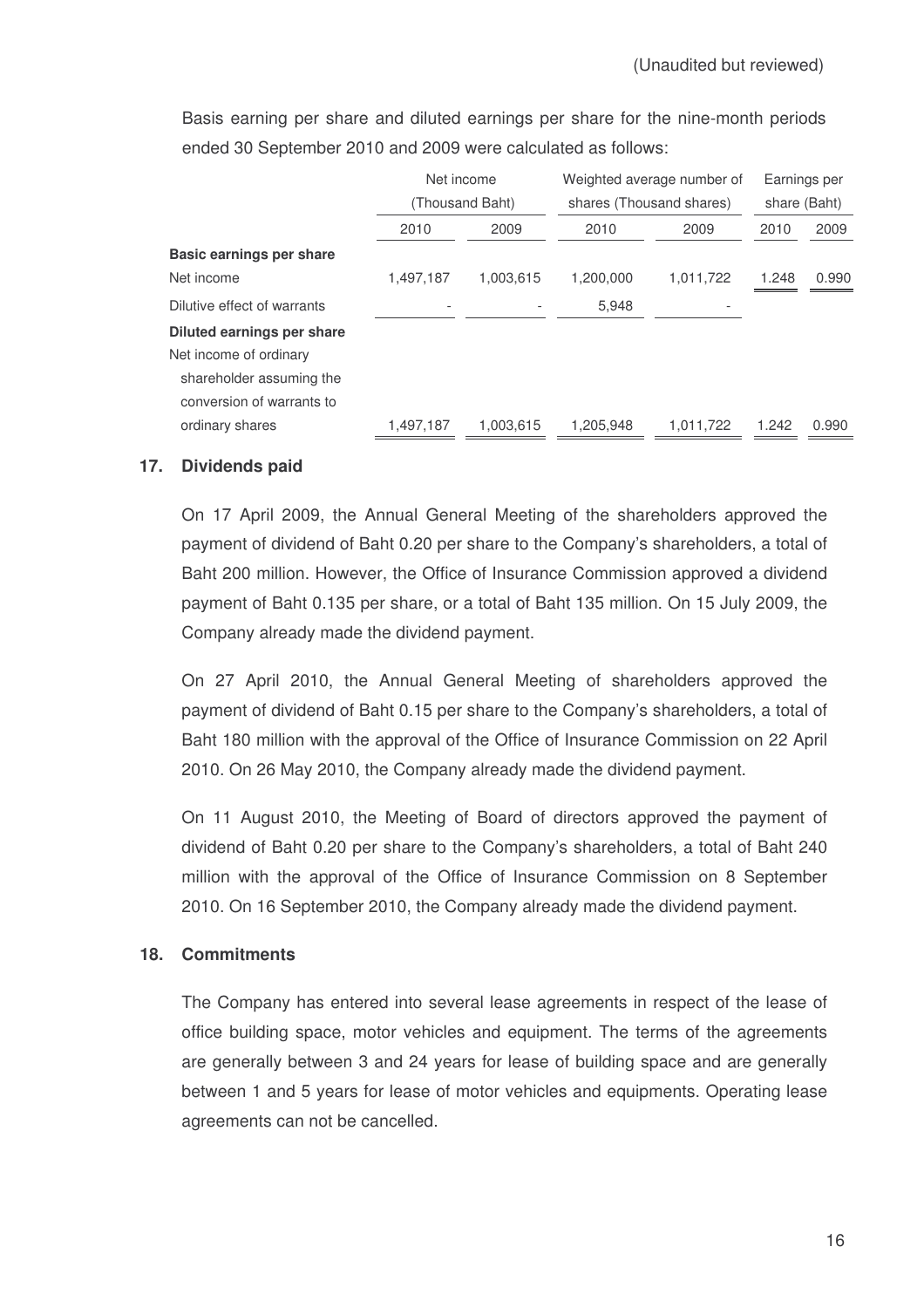As at 30 September 2010, the Company has outstanding commitments as follows:

Unit: Million Baht

|                            | Pay within |             |         |        |
|----------------------------|------------|-------------|---------|--------|
|                            | 1 vear     | 1 - 5 years | 5 years | Total  |
| Operating lease agreements | 26.07      | 16.58       | 4.93    | 47.58  |
| Services agreements        | 26.80      | 33.44       | 23.20   | 83.44  |
| Total                      | 52.87      | 50.02       | 28.13   | 131.02 |

As at 31 December 2009, the Company has outstanding commitments as follows:

Unit: Million Baht

|                            | Pay within |             |         |        |
|----------------------------|------------|-------------|---------|--------|
|                            | 1 vear     | 1 - 5 years | 5 years | Total  |
| Operating lease agreements | 28.87      | 25.60       | 5.64    | 60.11  |
| Services agreements        | 33.17      | 41.05       | 18.78   | 93.00  |
| Total                      | 62.04      | 66.65       | 24.42   | 153.11 |

### **19. Lawsuit**

As at 30 September 2010, the Company has been sued for damaged totaling approximately Baht 32.59 million (31 December 2009: Baht 25.83 million) as insurer. The outcomes of these causes have not yet been finalised. The Company did not set up for the above liabilities due to the uncertainly of the outcome.

# **20. Financial information by segment**

The Company's operations involve a single industry segment in life insurance and are carried on in the single geographic area in Thailand. As a result, all of the revenues, operating profits and assets as reflected in these financial statements pertain to the aforementioned industry segment and geographic area.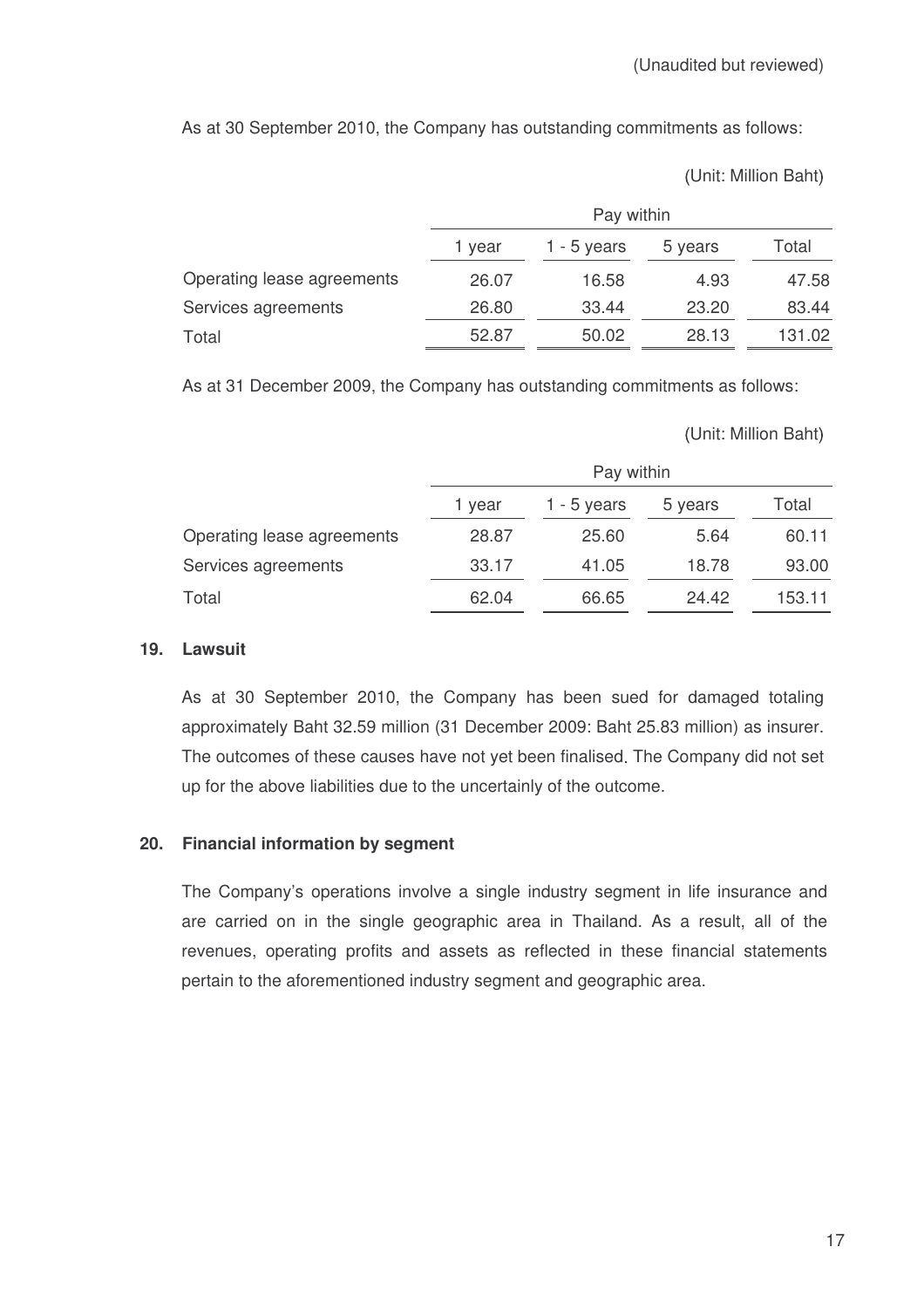# **21. Financial instruments**

### **21.1 Financial risk management**

#### **Credit risk**

Concentrations of the credit risk with respect to loans and premiums due and uncollected are insignificant due to the large number of customers comprising the customer base and their dispersion across different industries and geographic regions in Thailand. The maximum exposure to credit risk is the book value of assets as presented in balance sheet.

There is insignificant risk from policy loans since the sum that the Company has lent to insured parties is less than cash value of their policies with the Company. The maximum value of the risk arising from secured loans is the amount of the loan less the value which the Company is able to derive from the assets placed as collateral.

#### **Interest rate risk**

The Company's exposure to interest rate risk relates primarily to its deposits at financial institutions, investments in securities and loans. However, since most of the Company's financial assets bear fixed interest rates which are close to the market rate, the Company does not use derivatives to manage its interest rate risk.

Significant financial assets as at 30 September 2010 classified by type of interest rates are summarised in the table below.

|                                    |                                                              |             | 、∪… ∟u…        |  |  |
|------------------------------------|--------------------------------------------------------------|-------------|----------------|--|--|
|                                    | Balance as at 30 September 2010                              |             |                |  |  |
|                                    | No interest<br>Floating interest rate<br>Fixed interest rate |             |                |  |  |
| Deposits at financial institutions | 109,244,511                                                  | 209,348,808 | 305,000,000    |  |  |
| Investments in securities - net    |                                                              |             |                |  |  |
| <b>Bonds</b>                       |                                                              |             | 52,129,625,739 |  |  |
| <b>Notes</b>                       |                                                              |             | 8,245,000,000  |  |  |
| <b>Debentures</b>                  |                                                              |             | 7,487,458,051  |  |  |
| Loans - net                        |                                                              | 40,515,891  | 2,019,948,862  |  |  |
| Total                              | 109,244,511                                                  | 249,864,699 | 70,187,032,652 |  |  |

(Unit: Baht)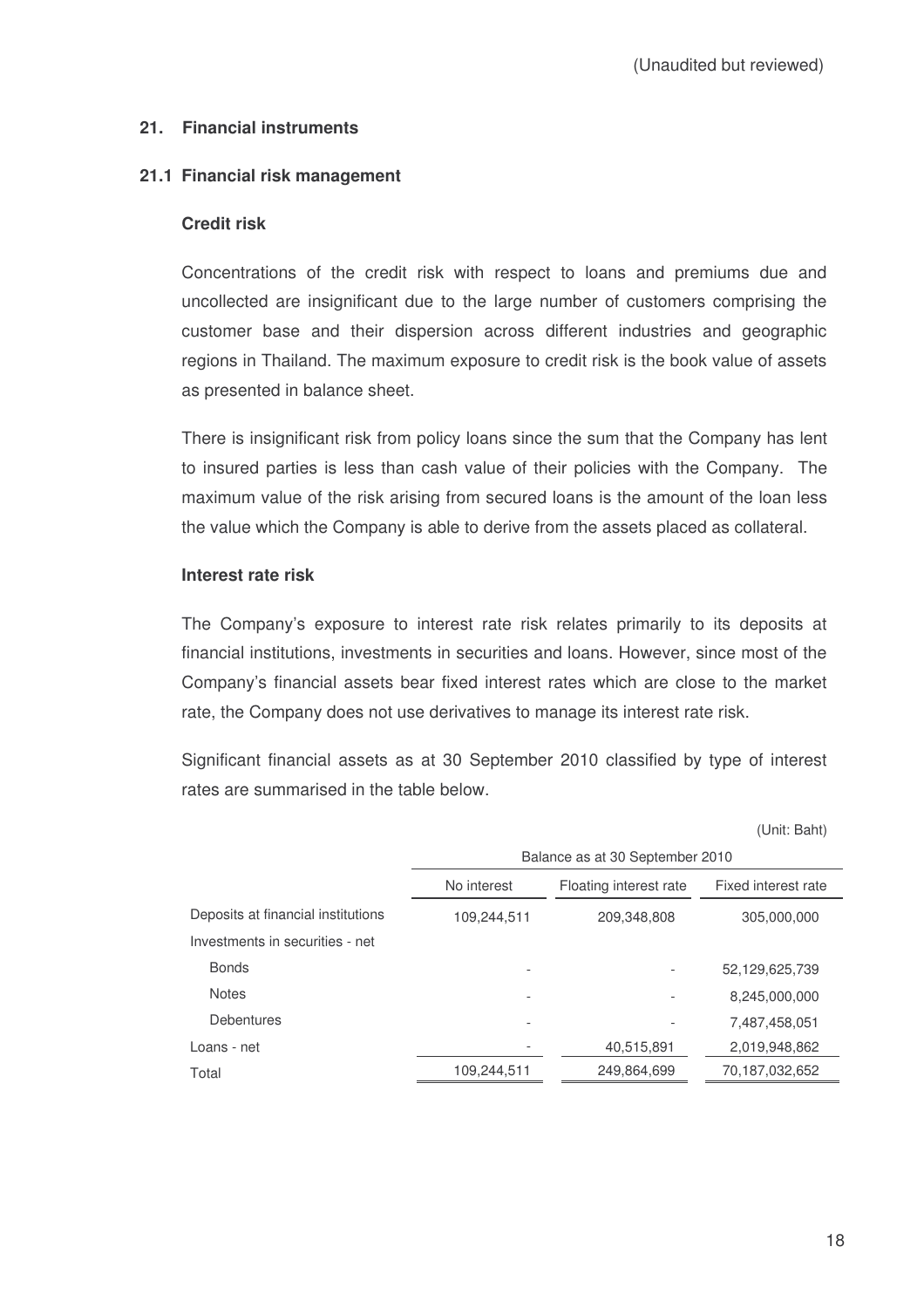Financial assets that carry fixed interest rates further classified based on the maturity date, or the repricing date if this occurs before the maturity date.

|                                    |               |                |                          |                | (Unit: Baht)                |
|------------------------------------|---------------|----------------|--------------------------|----------------|-----------------------------|
|                                    | Within        |                |                          |                | Average                     |
|                                    | 1 year        | $1 - 5$ years  | Over 5 years             | Total          | interest rate               |
|                                    |               |                |                          |                | $(% \mathbb{R}^2)$ (% p.a.) |
| Deposits at financial institutions | 5,000,000     | 300,000,000    | $\overline{\phantom{a}}$ | 305,000,000    | 5.35                        |
| Investments in securities - net    |               |                |                          |                |                             |
| <b>Bonds</b>                       | 2,149,827,222 | 9,484,183,830  | 40,495,614,687           | 52,129,625,739 | 4.68                        |
| <b>Notes</b>                       | 4,620,000,000 | 395,000,000    | 3,230,000,000            | 8,245,000,000  | 3.30                        |
| <b>Debentures</b>                  | 338,967,388   | 3,119,593,171  | 4,028,897,492            | 7,487,458,051  | 5.75                        |
| Loans - net                        | 1,194,817     | 15,833,207     | 2,002,920,838            | 2,019,948,862  | $6.86 - 8.00$               |
| Total                              | 7,114,989,427 | 13,314,610,208 | 49,757,433,017           | 70,187,032,652 |                             |

# **Foreign currency risk**

The Company's significant exposure to foreign currency risk is in respect of its investments in bonds and unit trusts which are denominated in foreign currencies and reinsurance with foreign reinsurers. The Company utilises forward exchange contracts to manage the risk.

As at 30 September 2010, the balances of financial assets denominated in foreign currencies are summarised below.

|                  |                         | Average exchange rate              |
|------------------|-------------------------|------------------------------------|
| Foreign currency | <b>Financial assets</b> | as at 30 September 2010            |
|                  | (Million)               | (Baht per 1 foreign currency unit) |
| US dollar        | 64.50                   | 30.27                              |

Foreign exchange contracts outstanding at 30 September 2010 are summarised below.

| Foreign currency | Bought amount | Contractual exchange rate bought   |
|------------------|---------------|------------------------------------|
|                  | (Million)     | (Baht per 1 foreign currency unit) |
| US dollar        | 64.50         | $32.36 - 41.00$                    |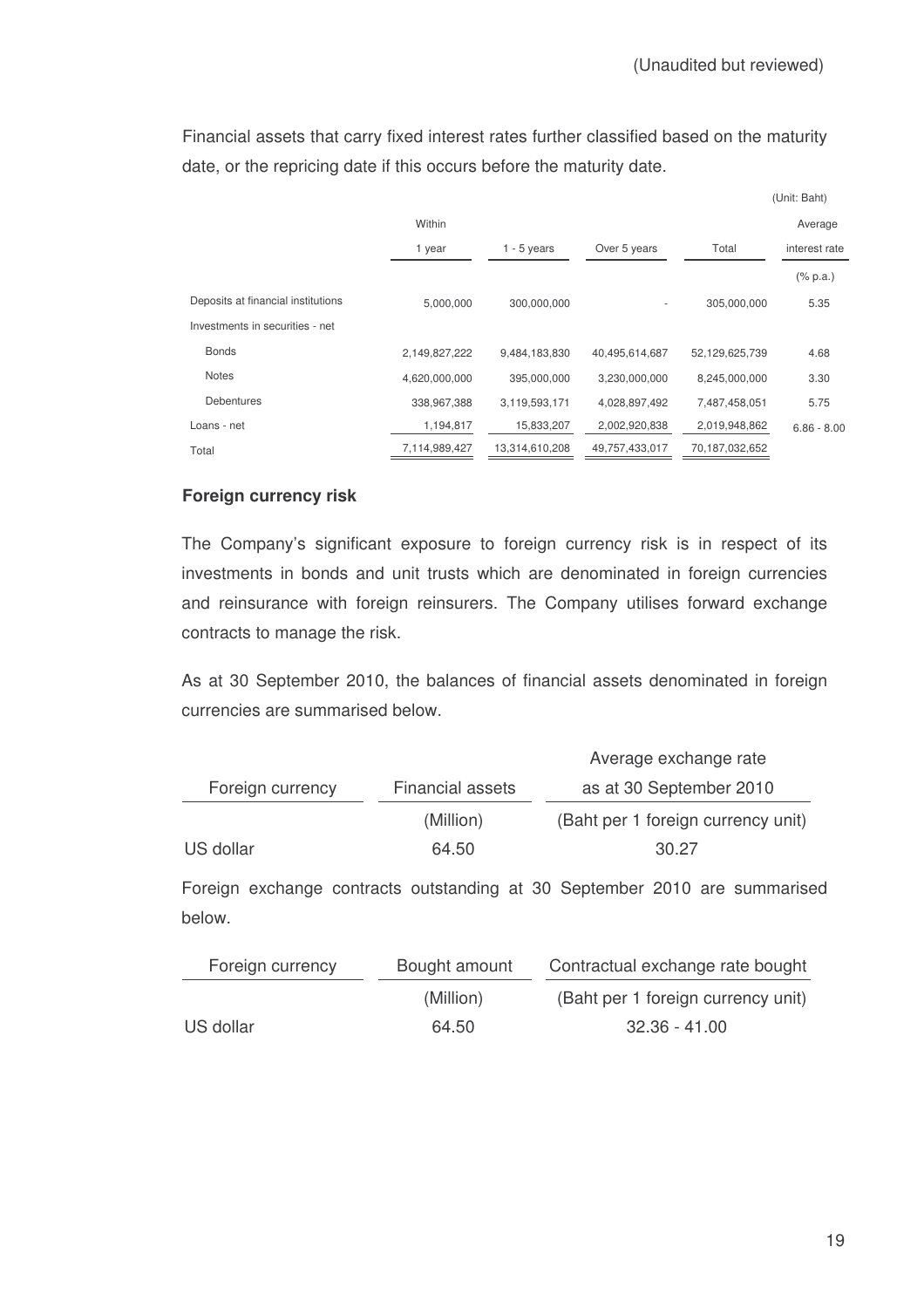# **21.2 Fair value**

A fair value is the amount for which an asset can be exchanged or a liability settled between knowledgeable, willing parties in an arm's length transaction. The fair value is determined by depending on the nature of the instrument.

The fair value is determined by reference to the market price of the financial instrument or by using an appropriate valuation technique, depending on the nature of the instrument.

The following methods and assumptions were used by the Company in estimating the fair values of financial instruments:

#### **Investments in securities**

The fair values of listed securities are based on their quoted market prices.

The fair values of other securities cannot be properly calculated, and therefore no disclosure is made.

The fair values of deposits at financial institutions, bonds, treasury bills, debentures and notes with maturity periods of less than 90 days are based on their carrying values. For those with maturity periods longer than 90 days, fair values are estimated using a discounted cash flow analysis based on the current interest rate and the remaining period to maturity.

The fair value of debt securities in the form of embedded derivatives are based on the calculations made by the issuers.

#### **Policy loans**

The fair value of policy loan is based on the amount presented in the balance sheet.